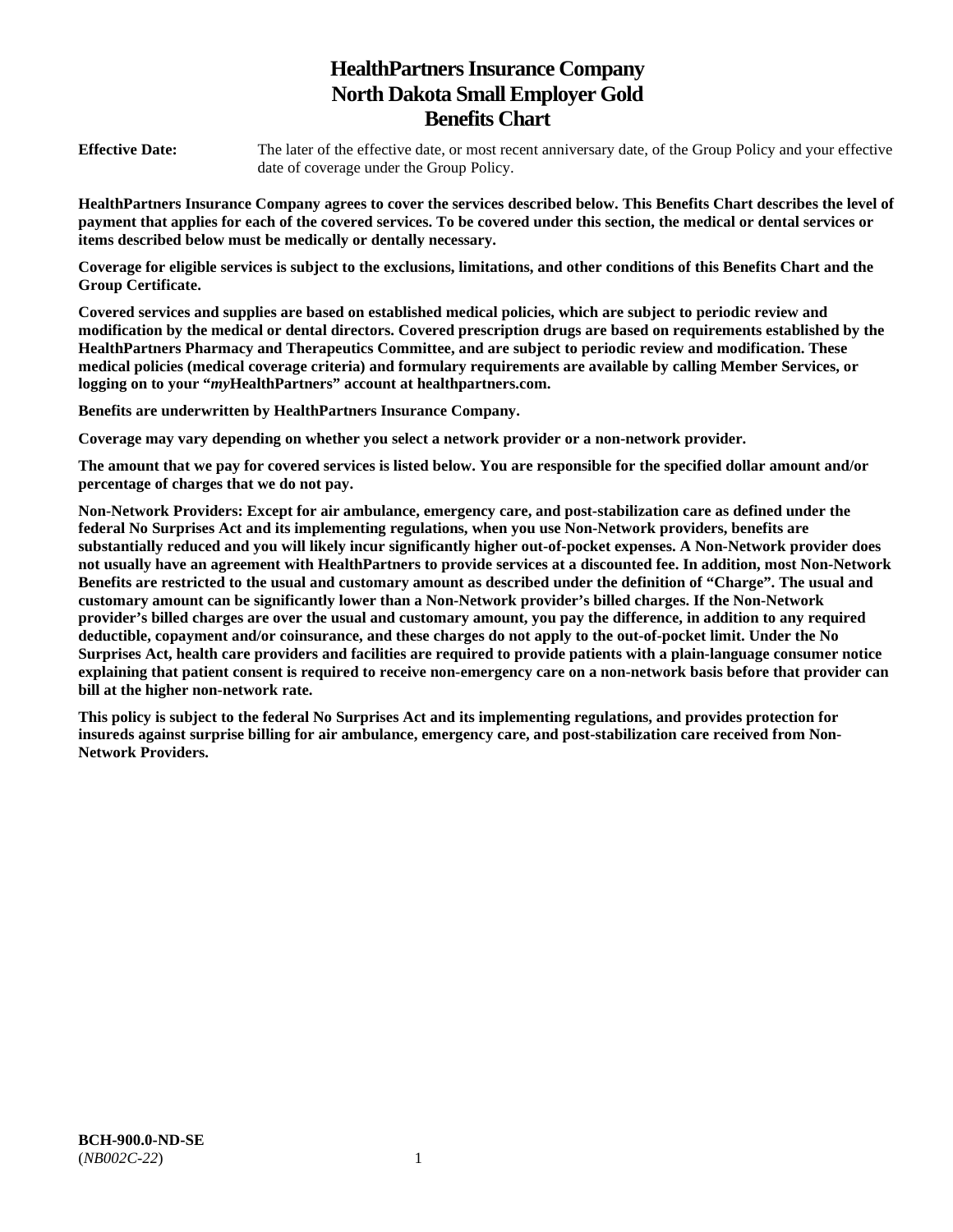# **These definitions apply to this Benefits Chart. They also apply to the Group Certificate.**

| <b>Biosimilar Drug:</b> | A prescription drug, approved by the Food and Drug Administration (FDA), that the FDA has<br>determined is biosimilar to and interchangeable with a biological brand name drug. Biosimilar drugs<br>are not considered generic drugs and are not covered under the generic drug benefit.                                                                                                                                                                                                                                                                                                                                        |
|-------------------------|---------------------------------------------------------------------------------------------------------------------------------------------------------------------------------------------------------------------------------------------------------------------------------------------------------------------------------------------------------------------------------------------------------------------------------------------------------------------------------------------------------------------------------------------------------------------------------------------------------------------------------|
| <b>Brand Name Drug:</b> | A prescription drug, approved by the Food and Drug Administration (FDA), that is manufactured,<br>sold, or licensed for sale under a trademark by the pharmaceutical company that originally researched<br>and developed the drug. Brand name drugs have the same active-ingredient formula as the generic<br>version of the drug. However, generic drugs are manufactured and sold by other drug manufacturers<br>and are generally not available until after the patent on the brand name drug has expired. A few brand<br>name drugs may be covered at the generic drug benefit level if this is indicated on the formulary. |
| <b>Calendar Year:</b>   | This is the 12-month period beginning 12:01 A.M. Central Time, on January 1, and ending 12:01 A.M. Central<br>Time of the next following December 31.                                                                                                                                                                                                                                                                                                                                                                                                                                                                           |
| <b>Charge:</b>          | For covered services delivered by participating network providers, is the provider's discounted charge<br>for a given medical/surgical service, procedure or item.                                                                                                                                                                                                                                                                                                                                                                                                                                                              |
|                         | For covered services delivered by Non-Network providers, a contracted rate may apply if such<br>arrangement is available to HealthPartners.                                                                                                                                                                                                                                                                                                                                                                                                                                                                                     |
|                         | For the Usual and Customary Charge for covered services delivered by non-network providers, our<br>payment is calculated using one of the following options to be determined at HealthPartners'<br>discretion: 1) a percentage of the Medicare fee schedule; 2) a comparable schedule if the service is not<br>on the Medicare fee schedule; or 3) a commercially reasonable rate for such service.                                                                                                                                                                                                                             |
|                         | The Usual and Customary Charge is the maximum amount allowed that we consider in the calculation<br>of the payment of charges incurred for certain covered services. You must pay for any charges above<br>the usual and customary charge, and they do not apply to the out-of-pocket limit.                                                                                                                                                                                                                                                                                                                                    |
|                         | A charge is incurred for covered ambulatory medical and surgical services, on the date the service or<br>item is provided. A charge is incurred for covered inpatient services, on the date of admission to a<br>hospital. To be covered, a charge must be incurred on or after your effective date and on or before the<br>termination date.                                                                                                                                                                                                                                                                                   |
|                         | Copayment/Coinsurance: The specified dollar amount, or percentage, of charges incurred for covered services, which we do not<br>pay, but which you must pay, each time you receive certain medical services, procedures or items.<br>Our payment for those covered services or items begins after the copayment or coinsurance is<br>satisfied. Covered services or items requiring a copayment or coinsurance are specified in this<br>Benefits Chart.                                                                                                                                                                         |
|                         | For services provided by a network provider:                                                                                                                                                                                                                                                                                                                                                                                                                                                                                                                                                                                    |
|                         | An amount which is listed as a flat dollar copayment is applied to a network provider's discounted<br>charges for a given service. However, if the network provider's discounted charge for a service or<br>item is less than the flat dollar copayment, you will pay the network provider's discounted charge. An<br>amount which is listed as a percentage of charges or coinsurance is based on the network provider's<br>discounted charges, calculated at the time the claim is processed, which may include an agreed upon<br>fee schedule rate for case rate or withhold arrangements.                                   |
|                         | For services provided by a non-network provider:                                                                                                                                                                                                                                                                                                                                                                                                                                                                                                                                                                                |
|                         | Any copayment or coinsurance is applied to the lesser of the provider's charges or the usual and<br>customary charge for a service.                                                                                                                                                                                                                                                                                                                                                                                                                                                                                             |
|                         | A copayment or coinsurance is due at the time a service is provided, or when billed by the provider.<br>The copayment or coinsurance applicable for a scheduled visit with a network provider will be<br>collected for each visit, late cancellation and failed appointment.                                                                                                                                                                                                                                                                                                                                                    |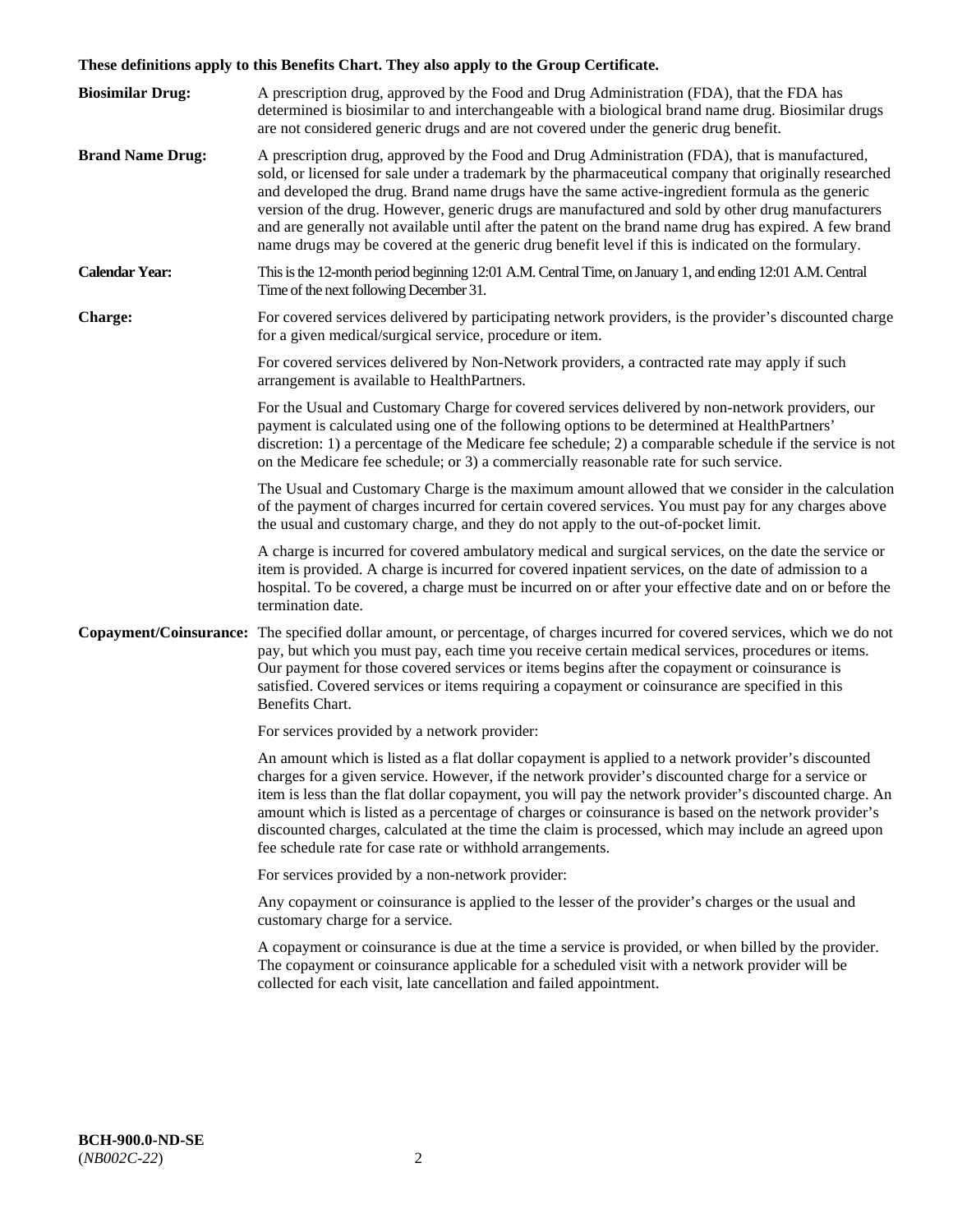| Deductible:                                | The specified dollar amount of charges incurred for covered services, which we do not pay, but an<br>insured or a family has to pay first in a calendar year. Our payment for those services or items begins<br>after the deductible is satisfied. For network providers, the amount of the charges that apply to the<br>deductible are based on the network provider's discounted charges, calculated at the time the claim is<br>processed, which may include an agreed upon fee schedule rate for case rate or withhold<br>arrangements. For non-network providers, the amount of charges that apply to the deductible are the<br>lesser of the provider's charges or the usual and customary charge for a service. |
|--------------------------------------------|------------------------------------------------------------------------------------------------------------------------------------------------------------------------------------------------------------------------------------------------------------------------------------------------------------------------------------------------------------------------------------------------------------------------------------------------------------------------------------------------------------------------------------------------------------------------------------------------------------------------------------------------------------------------------------------------------------------------|
|                                            | Any amounts paid or reimbursed by a third party, including but not limited to: point of service<br>rebates, manufacturer coupons, manufacturer debit cards or other forms of direct reimbursement to an<br>insured for a product or service, will not apply toward the deductible, to the extent permitted under<br>state and federal law.                                                                                                                                                                                                                                                                                                                                                                             |
|                                            | Your plan has an embedded deductible. This means once an insured meets the individual deductible,<br>the plan begins paying benefits for that person. If two or more members of the family meet the family<br>deductible, the plan begins paying benefits for all members of the family, regardless of whether each<br>insured has met the individual deductible. However, an insured may not contribute more than the<br>individual deductible toward the family deductible.                                                                                                                                                                                                                                          |
|                                            | All services are subject to the deductible unless otherwise indicated below in this Benefits Chart.                                                                                                                                                                                                                                                                                                                                                                                                                                                                                                                                                                                                                    |
| <b>Formulary:</b>                          | This is a current list, which may be revised from time to time, of prescription drugs, medications,<br>equipment and supplies covered by us as indicated in this Benefits Chart which are covered at the<br>highest benefit level. Some drugs on the Formulary may require prior authorization to be covered as<br>formulary drugs. The formulary, and information on drugs that require prior authorization, are<br>available by calling Member Services, or logging on to your "myHealthPartners" account at<br>healthpartners.com.                                                                                                                                                                                  |
| <b>Generic Drug:</b>                       | A prescription drug, approved by the Food and Drug Administration (FDA), that the FDA has<br>determined is comparable to a brand name drug product in dosage form, strength, route of<br>administration, quality, intended use and documented bioequivalence. Generally, generic drugs cost<br>less than brand name drugs. Some brand name drugs may be covered at the generic drug benefit level<br>if this is indicated on the formulary.                                                                                                                                                                                                                                                                            |
| <b>Lifetime Maximum</b><br><b>Benefit:</b> | The specified coverage limit actually paid by us for services and/or charges incurred by you for<br>bariatric surgery. Payment of benefits under the Certificate ceases when that lifetime maximum benefit<br>is reached. You have to pay for any subsequent charges.                                                                                                                                                                                                                                                                                                                                                                                                                                                  |
| <b>Non-Formulary Drug:</b>                 | This is a prescription drug, approved by the Food and Drug Administration (FDA), that is not on the<br>formulary, is medically necessary and is not investigative or otherwise excluded under the Certificate.                                                                                                                                                                                                                                                                                                                                                                                                                                                                                                         |
|                                            | Out-of-Pocket Expenses: You pay the specified copayments/coinsurance and deductibles applicable for particular services,<br>subject to the out-of-pocket limit described below. These amounts are in addition to the monthly<br>premium payments.                                                                                                                                                                                                                                                                                                                                                                                                                                                                      |
| <b>Out-of-Pocket Limit:</b>                | You pay the copayments/coinsurance and deductibles for covered services, to the individual or family<br>out-of-pocket limit. Thereafter we cover 100% of charges incurred for all other covered services, for<br>the rest of the calendar year. You pay amounts greater than the out-of-pocket limit if you exceed any<br>Lifetime Maximum Benefit, or visit or day limits.                                                                                                                                                                                                                                                                                                                                            |
|                                            | Non-Network Benefits above the usual and customary charge (see definition of charge above) do not<br>apply to the out-of-pocket limit.                                                                                                                                                                                                                                                                                                                                                                                                                                                                                                                                                                                 |
|                                            | Non-Network Benefits for transplant surgery and bariatric surgery do not apply to the out-of-pocket<br>limit.                                                                                                                                                                                                                                                                                                                                                                                                                                                                                                                                                                                                          |
|                                            | Any amounts paid or reimbursed by a third party, including but not limited to: point of service<br>rebates, manufacturer coupons, manufacturer debit cards or other forms of direct reimbursement to an<br>insured for a product or service, will not apply as an out of pocket expense, to the extent permitted<br>under state and federal law.                                                                                                                                                                                                                                                                                                                                                                       |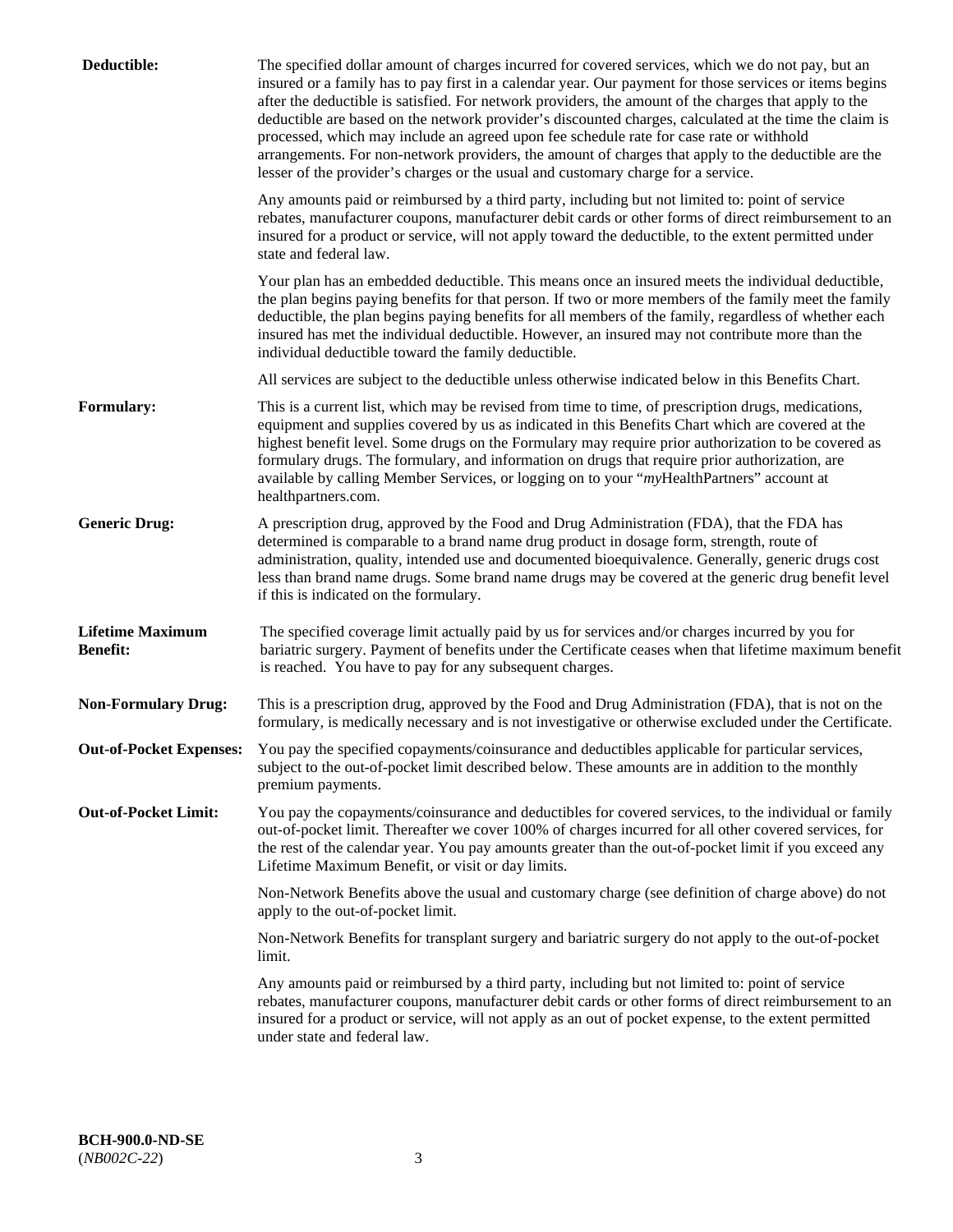You are responsible to keep track of the out-of-pocket expenses. Contact our Member Services Department for assistance in determining the amount paid by the enrollee for specific eligible services received. Claims for reimbursement under the out-of-pocket limit provisions are subject to the same time limits and provisions described under the "Claims Provisions" section of the Certificate.

**Specialty Drug List:** This is a current list, which may be revised from time to time, of prescription drugs, medications, equipment and supplies, which are typically bio-pharmaceuticals. The purpose of a specialty drug list is to facilitate enhanced monitoring of complex therapies used to treat specific conditions. Specialty drugs are covered by us as indicated in this Benefits Chart. The specialty drug list is available by calling Member Services, or logging on to your "*my*HealthPartners" account at [healthpartners.com.](http://www.healthpartners.com/)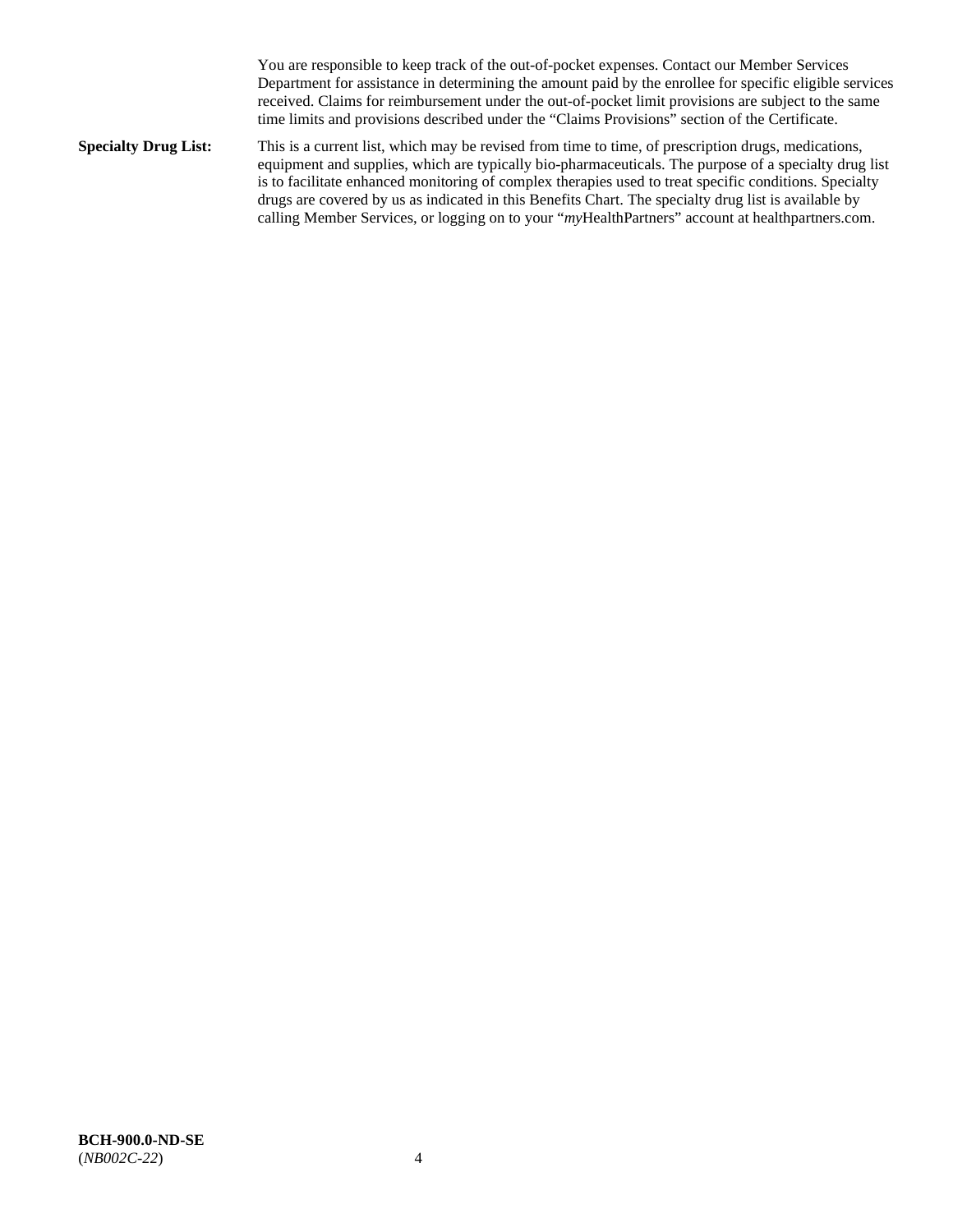# **DEDUCTIBLES AND OUT-OF-POCKET LIMITS**

### **Individual Calendar Year Deductible**

| <b>Network Benefits</b> | <b>Non-Network Benefits</b> |
|-------------------------|-----------------------------|
| \$1,000                 | \$10,000                    |

### **Family Calendar Year Deductible**

| <b>Network Benefits</b> | <b>Non-Network Benefits</b> |
|-------------------------|-----------------------------|
| \$3,000                 | \$20,000                    |

A separate deductible must be satisfied under the Network Benefits and Non-Network Benefits.

Your plan has an embedded deductible. This means once an insured meets the individual deductible, the plan begins paying benefits for that person. If two or more members of the family meet the family deductible, the plan begins paying benefits for all members of the family, regardless of whether each insured has met the individual deductible. However, an insured may not contribute more than the individual deductible toward the family deductible.

Any amounts paid or reimbursed by a third party, including but not limited to: point of service rebates, manufacturer coupons, manufacturer debit cards or other forms of direct reimbursement to an insured for a product or service, will not apply toward the deductible, to the extent permitted under state and federal law.

### **Individual Calendar Year Out-of-Pocket Limit**

| <b>Network Benefits</b> | <b>Non-Network Benefits</b> |
|-------------------------|-----------------------------|
| \$6,400                 | \$30,000                    |

### **Family Calendar Year Out-of-Pocket Limit**

| <b>Network Benefits</b> | <b>Non-Network Benefits</b> |
|-------------------------|-----------------------------|
| \$12,800                | \$60,000                    |

A separate Out-of-Pocket Limit must be satisfied under the Network Benefits and Non-Network Benefits.

Non-Network Benefits above the usual and customary charge will not apply toward the individual or family Out-of-Pocket Limit.

Non-Network Benefits for transplant surgery and bariatric surgery do not apply to the out-of-pocket limit.

Any amounts paid or reimbursed by a third party, including but not limited to: point of service rebates, manufacturer coupons, manufacturer debit cards or other forms of direct reimbursement to an insured for a product or service, will not apply as an out of pocket expense, to the extent permitted under state and federal law.

#### **Lifetime maximum benefit for bariatric surgery**

| <b>Network Benefits</b> | <b>Non-Network Benefits</b> |
|-------------------------|-----------------------------|
| Unlimited.              | \$5,000                     |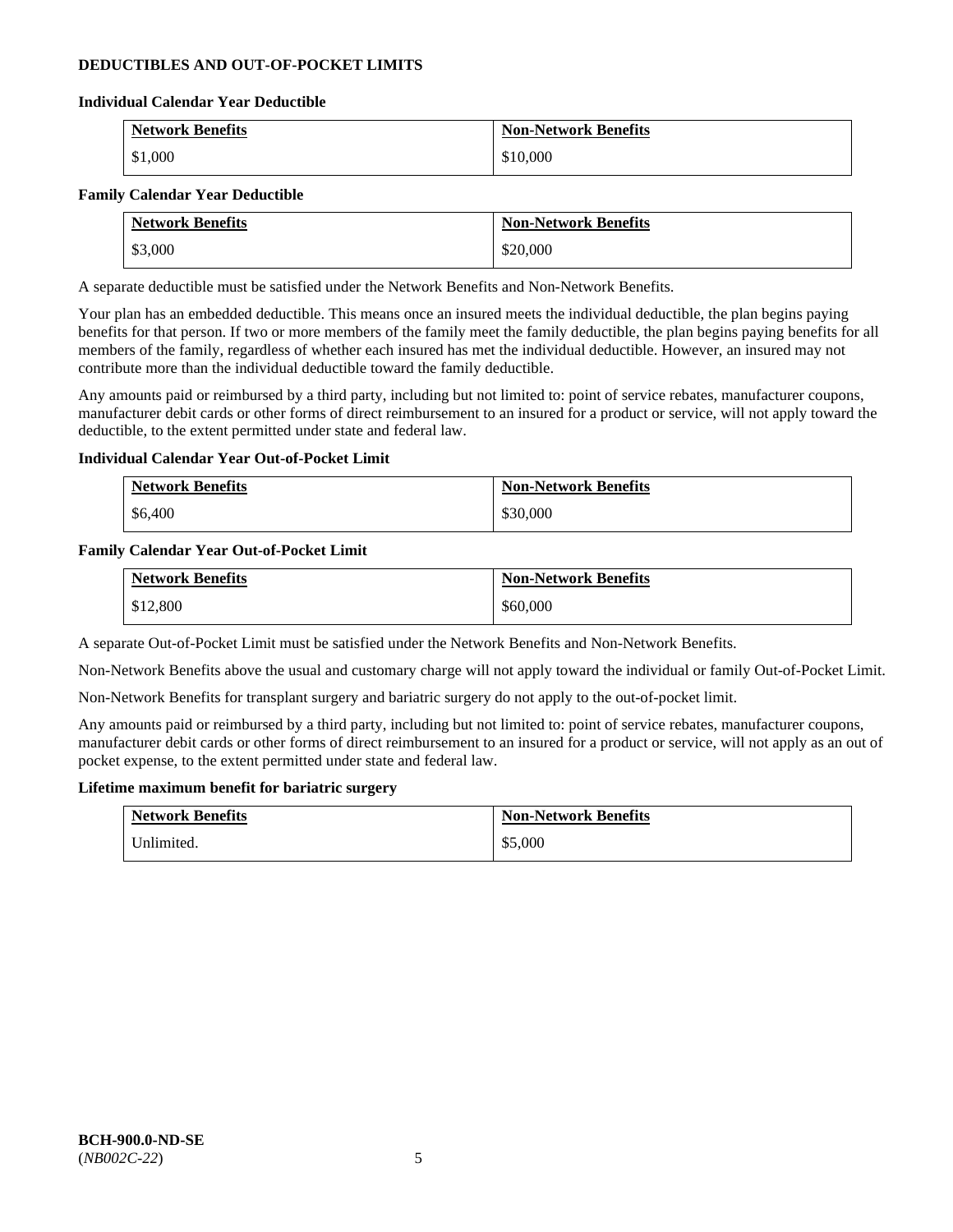# **AMBULANCE AND MEDICAL TRANSPORTATION**

# **Covered Services:**

We cover ambulance and medical transportation for medical emergencies.

We also cover medically necessary, non-emergency ground and air medical transportation if it meets our medical coverage criteria. Under the No Surprises Act, non-network health care providers and facilities are required to provide patients with a plain-language consumer notice explaining that patient consent is required to receive non-emergency before that provider can bill at the higher non-network rate.

Covered services and supplies are based on established medical policies, which are subject to periodic review and modification by the medical or dental directors. These medical policies (medical coverage criteria) and applicable prior authorization requirements are available by calling Member Services, or logging on to your "*my*HealthPartners" account a[t healthpartners.com.](http://www.healthpartners.com/)

#### **Ambulance and medical transportation (other than non-emergency air ambulance transportation)**

| <b>Network Benefits</b>      | <b>Non-Network Benefits</b> |
|------------------------------|-----------------------------|
| 70% of the charges incurred. | See Network Benefits.       |

#### **Non-emergency air ambulance transportation**

| <b>Network Benefits</b>      | <b>Non-Network Benefits</b> |
|------------------------------|-----------------------------|
| 70% of the charges incurred. | See Network Benefits.       |

For Non-Network air ambulance service providers, the eligible charges are limited to the average HealthPartners reimbursement rate for Network air ambulance service providers licensed by the state of North Dakota.

### **Not Covered:**

• See "Services Not Covered" in the Group Certificate.

# **BEHAVIORAL HEALTH SERVICES**

#### **Covered Services:**

Covered services are based on established medical policies, which are subject to periodic review and modification by the medical directors. These medical policies (medical coverage criteria) are available by calling Member Services, or logging on to your "*my*HealthPartners" account at [healthpartners.com.](http://healthpartners.com/)

### **Mental health services**

We cover services for mental health diagnoses as described in the Diagnostic and Statistical Manual of Mental Disorders - Fifth Edition (DSM-5) (most recent edition).

**Outpatient services, including intensive outpatient and day treatment services:** We cover medically necessary outpatient professional mental health services for evaluation, crisis intervention, and treatment of mental health disorders.

A comprehensive diagnostic assessment will be used as the basis for a determination by a mental health professional, concerning the appropriate treatment and the extent of services required.

Outpatient services we cover for a diagnosed mental health condition include the following:

- Individual, group, family, and multi-family therapy;
- Medication management provided by a physician, certified nurse practitioner, or physician's assistant;
- Psychological testing services for the purposes of determining the differential diagnoses and treatment planning for patients currently receiving behavioral health services;
- Day treatment and intensive outpatient services in a licensed program;
- Partial hospitalization services in a licensed hospital or community mental health center;
- Psychotherapy and nursing services provided in the home if authorized by us;
- Treatment for gender dysphoria; and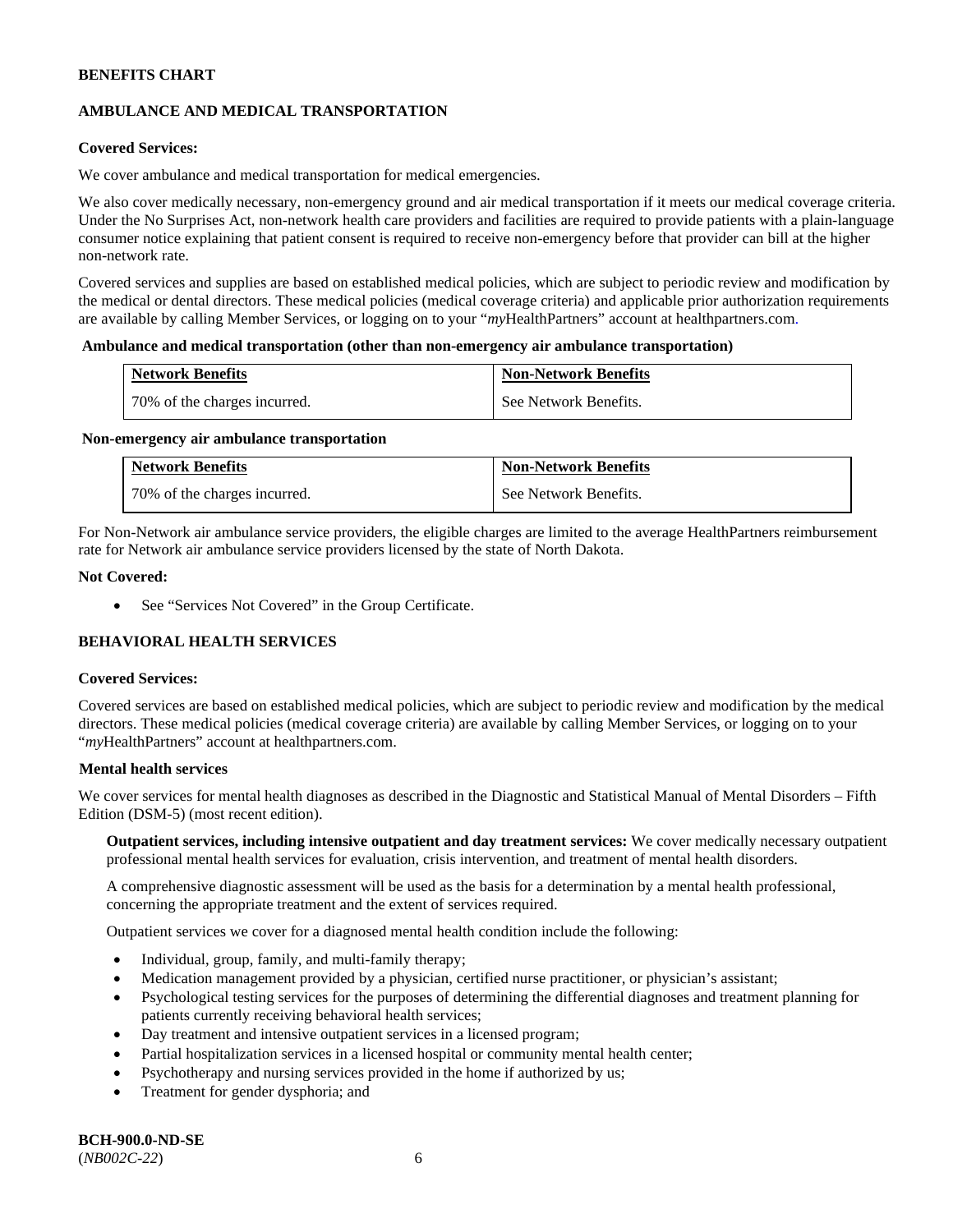• Medically necessary Applied Behavioral Analysis (ABA) prescribed or ordered for an individual diagnosed with an autism spectrum disorder by a licensed physician or a licensed psychologist. For other autism services covered under this Benefits Chart, see the habilitative benefit under Physical Therapy, Occupational Therapy and Speech Therapy.

| <b>Network Benefits</b>                                                                                                                                                                                                                                                                                                                             | <b>Non-Network Benefits</b>                                                                                                                                                                                                                                                                                                                         |
|-----------------------------------------------------------------------------------------------------------------------------------------------------------------------------------------------------------------------------------------------------------------------------------------------------------------------------------------------------|-----------------------------------------------------------------------------------------------------------------------------------------------------------------------------------------------------------------------------------------------------------------------------------------------------------------------------------------------------|
| The first five hours of treatment in a calendar year<br>are covered at 100% of the charges incurred, not<br>subject to the deductible. A group visit counts as one<br>half hour toward the five hours. Day treatment,<br>intensive outpatient services and partial<br>hospitalization services are not eligible for the first<br>five hour benefit. | The first five hours of treatment in a calendar year<br>are covered at 100% of the charges incurred, not<br>subject to the deductible. A group visit counts as<br>one half hour toward the five hours. Day treatment,<br>intensive outpatient services and partial<br>hospitalization services are not eligible for the first<br>five hour benefit. |
| We cover additional hours at 100% of the charges<br>incurred, subject to your copayment of \$45 per visit.<br>Deductible does not apply.                                                                                                                                                                                                            | We cover additional hours at 50% of the charges<br>incurred.                                                                                                                                                                                                                                                                                        |

For family therapy, only one copayment will be charged, regardless of the number of insureds primarily involved in the therapy.

# **Group therapy**

| <b>Network Benefits</b>                                                                                     | <b>Non-Network Benefits</b>  |
|-------------------------------------------------------------------------------------------------------------|------------------------------|
| 100% of the charges incurred, subject to your<br>copayment of \$20 per visit.<br>Deductible does not apply. | 50% of the charges incurred. |

**Inpatient services, including mental health residential treatment services:** We cover the following:

- Medically necessary inpatient services in a hospital and professional services for treatment of mental health disorders. Medical stabilization is covered under inpatient hospital services in the "Hospital and Skilled Nursing Facility Services" section; and
- Medically necessary mental health residential treatment services. This care must be authorized by us and provided by a hospital or residential behavioral health treatment facility licensed by the local state or Department of Health and Human Services. Services not covered under this benefit include halfway houses, group homes, extended care facilities, shelter services, correctional services, detention services, transitional services, group residential services, foster care services and wilderness programs.

| <b>Network Benefits</b>      | <b>Non-Network Benefits</b>  |
|------------------------------|------------------------------|
| 70% of the charges incurred. | 50% of the charges incurred. |

# **Substance use disorder (SUD) services**

We cover medically necessary services for assessments by a licensed alcohol and drug counselor and treatment of substance use disorders as defined in the latest edition of the DSM-5.

**Outpatient services, including intensive outpatient and day treatment services:** We cover medically necessary outpatient professional services for the diagnosis and treatment of substance use disorder. Substance use disorder treatment services must be provided by a program licensed by the local Department of Health and Human Services.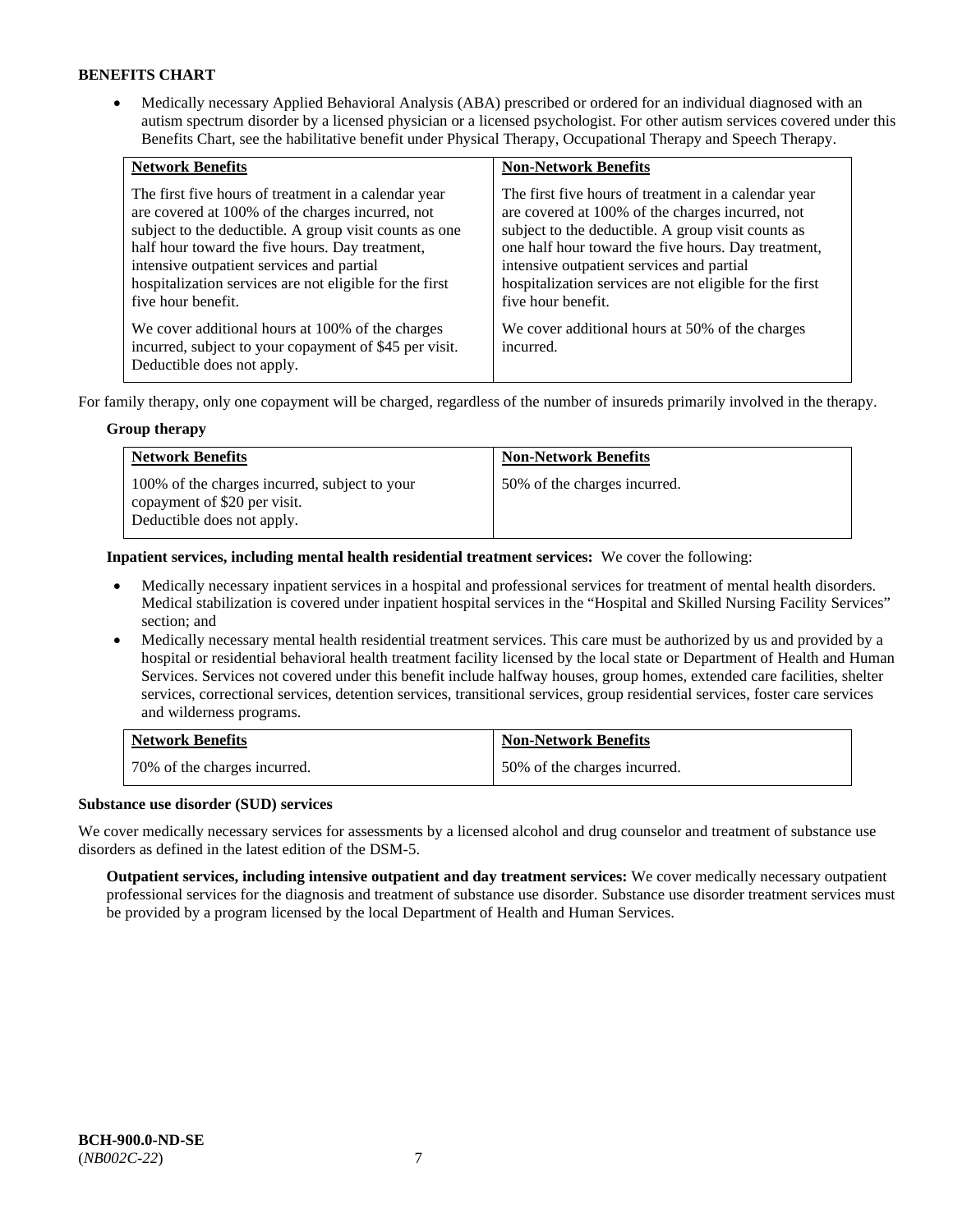Outpatient services we cover for a diagnosed substance use disorder include the following:

- Individual, group, family, and multi-family therapy provided in an office setting;
- Opiate replacement therapy including methadone and buprenorphine treatment; and
- Day treatment and intensive outpatient services in a licensed program.

| <b>Network Benefits</b>                                                                                                                                                                                                                          | <b>Non-Network Benefits</b>                                                                                                                                                                                                                      |
|--------------------------------------------------------------------------------------------------------------------------------------------------------------------------------------------------------------------------------------------------|--------------------------------------------------------------------------------------------------------------------------------------------------------------------------------------------------------------------------------------------------|
| The first five visits of treatment in a calendar year<br>are covered at 100% of the charges incurred not<br>subject to the deductible. Day treatment and<br>intensive outpatient services are not eligible for the<br>first five visits benefit. | The first five visits of treatment in a calendar year<br>are covered at 100% of the charges incurred not<br>subject to the deductible. Day treatment and<br>intensive outpatient services are not eligible for the<br>first five visits benefit. |
| We cover additional visits at 100% of the charges<br>incurred, subject to your copayment of \$45 per visit.<br>Deductible does not apply.                                                                                                        | We cover additional visits at 50% of the charges<br>incurred.                                                                                                                                                                                    |

For family therapy, only one copayment will be charged, regardless of the number of insureds primarily involved in the therapy.

**Inpatient Services:** We cover the following:

- Medically necessary inpatient services in a hospital or primary residential treatment in a licensed substance use disorder treatment center. Primary residential treatment is an intensive residential treatment program of limited duration, typically 30 days or less;
- Services provided in a hospital that is licensed by the local state and accredited by Medicare; and
- Detoxification services in a hospital or community detoxification facility if it is licensed by the local Department of Health and Human Services.

| <b>Network Benefits</b>      | <b>Non-Network Benefits</b>  |
|------------------------------|------------------------------|
| 70% of the charges incurred. | 50% of the charges incurred. |

# **Not Covered:**

• See "Services Not Covered" in the Group Certificate.

# **CHIROPRACTIC SERVICES**

#### **Covered Services:**

We cover chiropractic services for rehabilitative care. Chiropractic services are adjustments to any abnormal articulations of the human body, especially those of the spinal column, for the purpose of giving freedom of action to impinged nerves that may cause pain or deranged function.

Massage therapy which is performed in conjunction with other treatment/modalities by a chiropractor, is part of a prescribed treatment plan and is not billed separately is covered.

| <b>Network Benefits</b>                                                                                     | <b>Non-Network Benefits</b>                                           |
|-------------------------------------------------------------------------------------------------------------|-----------------------------------------------------------------------|
| 100% of the charges incurred, subject to your<br>copayment of \$45 per visit.<br>Deductible does not apply. | 50% of the charges incurred.<br>Limit of 20 visits per calendar year. |

**Not Covered:** 

- Massage therapy for the purpose of comfort or convenience of the insured.
- See "Services Not Covered" in the Group Certificate.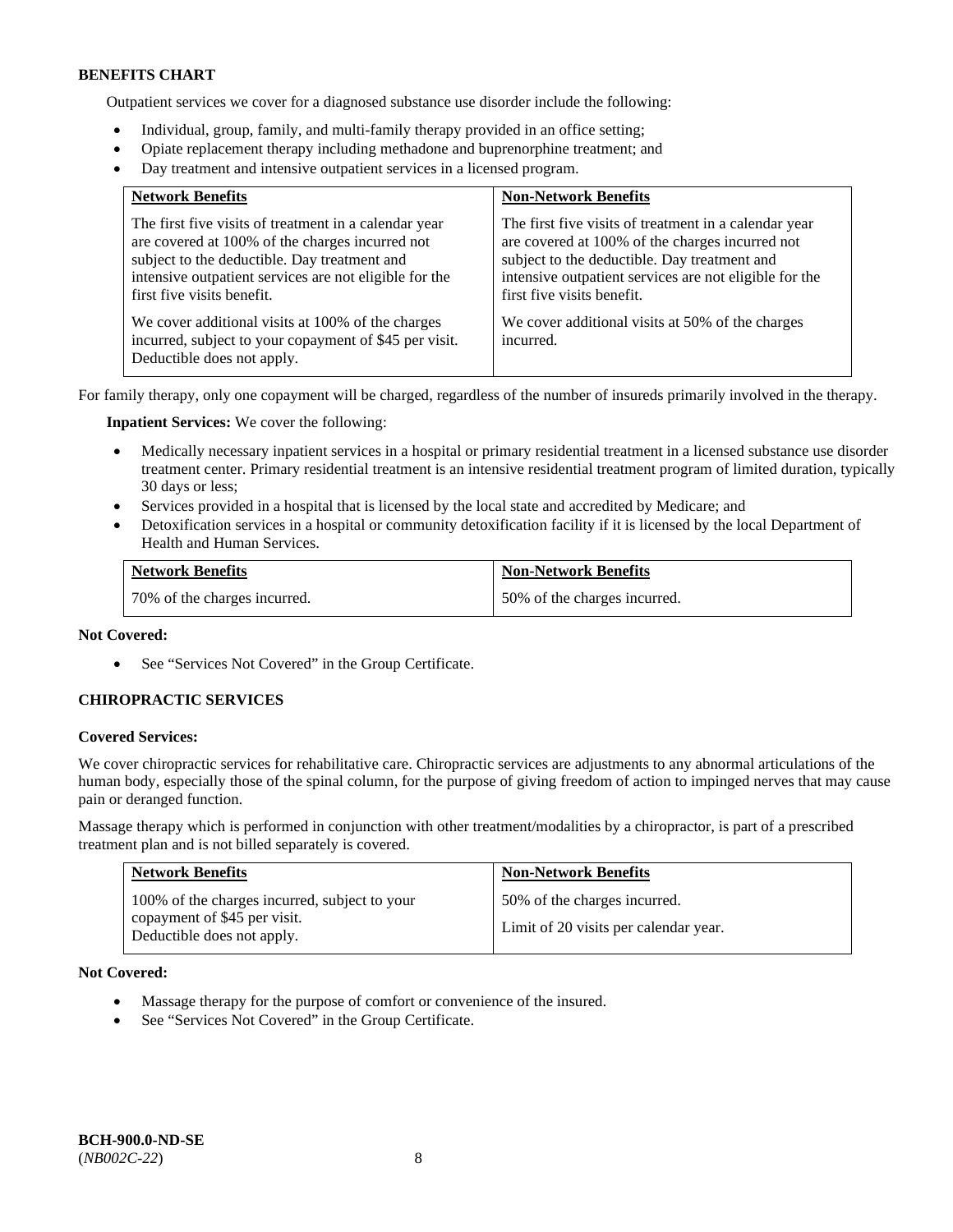# **CLINICAL TRIALS**

# **Covered Services:**

We cover certain routine services if you participate in a Phase I, Phase II, Phase III or Phase IV clinical trial that is conducted in relation to the prevention, detection, or treatment of cancer or other life-threatening disease or condition as defined in the Affordable Care Act. We cover routine patient costs for services that would be eligible under this Benefits Chart if the service were provided outside of a clinical trial.

| <b>Network Benefits</b>                                | <b>Non-Network Benefits</b>                           |
|--------------------------------------------------------|-------------------------------------------------------|
| Coverage level is same as corresponding Network        | Coverage level is same as corresponding Non-          |
| Benefits, depending on type of service provided        | Network Benefits, depending on type of service        |
| such as Office Visits for Illness or Injury, Inpatient | provided such as Office Visits for Illness or Injury, |
| or Outpatient Hospital Services.                       | Inpatient or Outpatient Hospital Services.            |

# **Not Covered:**

- The investigative item, device or service itself.
- Items or services that are provided solely to satisfy data collection and analysis needs and that are not used in the direct clinical management of the patient.
- A service that is clearly inconsistent with widely accepted and established standards of care for a particular diagnosis.
- See "Services Not Covered" in the Group Certificate.

# **DENTAL SERVICES**

# **Covered Services:**

We cover services as described below.

**Accidental dental services:** We cover dentally necessary services to treat and restore damage done to sound, natural, unrestored teeth as a result of an accidental injury. Coverage is for damage caused by external trauma to face and mouth only, not for cracked or broken teeth which result from biting or chewing. We cover restorations, root canals, crowns and replacement of teeth lost that are directly related to the accident in which the insured was involved. We cover initial exams, x-rays, and palliative treatment including extractions, and other oral surgical procedures directly related to the accident. Subsequent treatment must be initiated within the specified time-frame and must be directly related to the accident. We do not cover restoration and replacement of teeth that are not "sound and natural" at the time of the accident.

Full mouth rehabilitation to correct occlusion (bite) and malocclusion (misaligned teeth not due to the accident) are not covered.

When an implant-supported dental prosthetic treatment is pursued, the accidental dental benefit will be applied to the prosthetic procedure. Benefits are limited to the amount that would be paid toward the placement of a removable dental prosthetic appliance that could be used in the absence of implant treatment. Care must be provided or pre-authorized by a HealthPartners dentist.

| <b>Network Benefits</b>      | <b>Non-Network Benefits</b>  |
|------------------------------|------------------------------|
| 70% of the charges incurred. | 50% of the charges incurred. |

For all accidental dental services, treatment and/or restoration must be initiated within six months of the date of the injury. Coverage is limited to the initial course of treatment and/or initial restoration. Services must be provided within 24 months of the date of injury to be covered.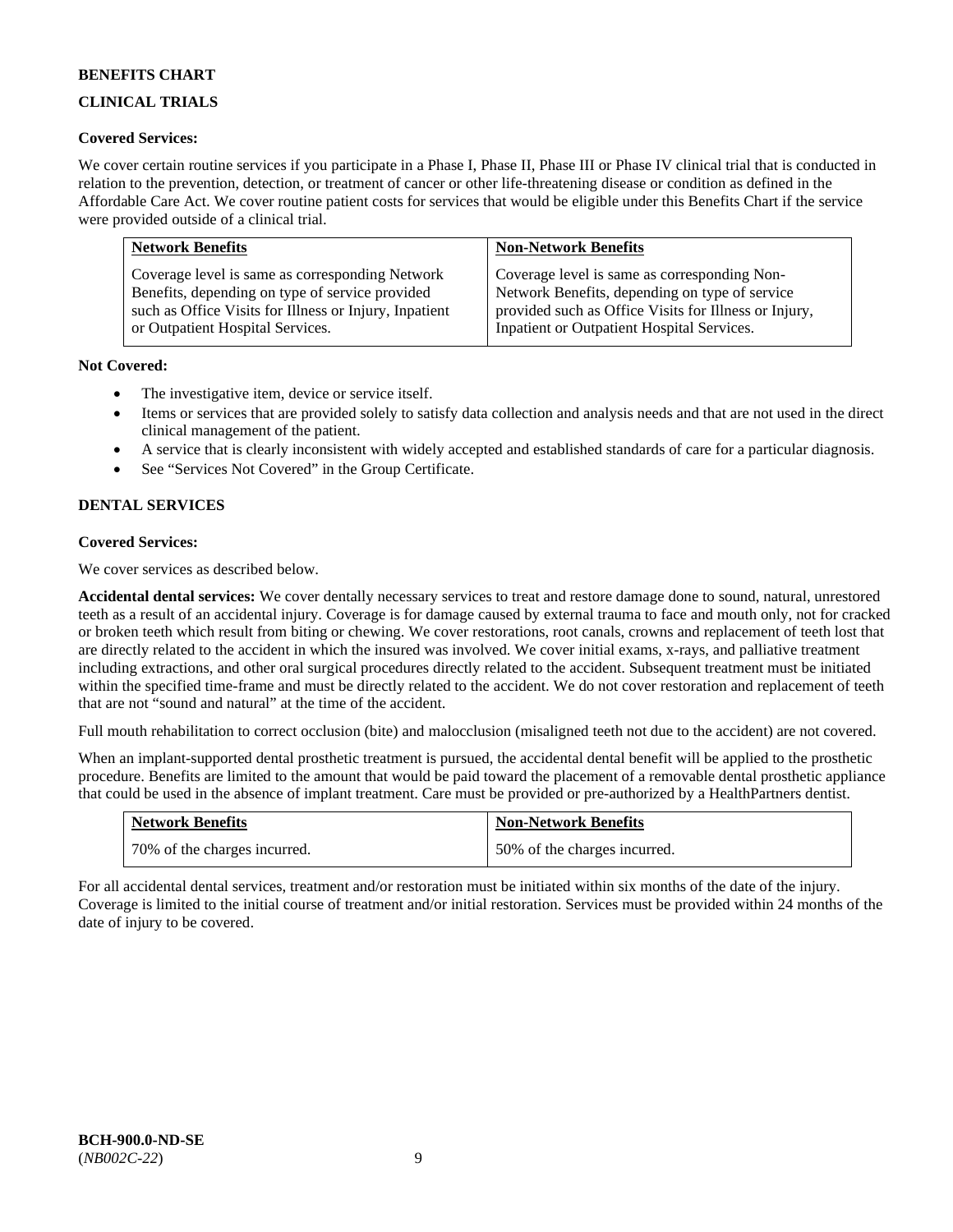### **Medical referral dental services**

**Medically necessary outpatient dental services:** We cover medically necessary outpatient dental services. Coverage is limited to dental services required for treatment of an underlying medical condition, e.g., removal of teeth to complete radiation treatment for cancer of the jaw, cysts and lesions.

| <b>Network Benefits</b>                                                                                     | <b>Non-Network Benefits</b>  |
|-------------------------------------------------------------------------------------------------------------|------------------------------|
| 100% of the charges incurred, subject to your<br>copayment of \$45 per visit.<br>Deductible does not apply. | 50% of the charges incurred. |

**Medically necessary hospitalization and anesthesia for dental care:** We cover medically necessary hospitalization and anesthesia for dental care. This is limited to charges incurred by an insured who: (1) is a child under age 9; (2) is severely disabled; or (3) has a medical condition, and requires hospitalization or general anesthesia for dental care treatment. The requirement of a hospital setting must be due to an insured's underlying medical condition. Coverage is limited to facility and anesthesia charges. Anesthesia is covered in a hospital or a dental office. Oral surgeon/dentist professional fees are not covered. The following are examples, though not all-inclusive, of medical conditions which may require hospitalization for dental services: severe asthma, severe airway obstruction or hemophilia. Hospitalization required due to the behavior of the insured or due to the extent of the dental procedure is not covered.

| <b>Network Benefits</b>      | <b>Non-Network Benefits</b>  |
|------------------------------|------------------------------|
| 70% of the charges incurred. | 50% of the charges incurred. |

**Medical complications of dental care:** We cover medical complications of dental care. Treatment must be medically necessary care and related to medical complications of non-covered dental care, including complications of the head, neck, or substructures.

| <b>Network Benefits</b>                                                                                     | <b>Non-Network Benefits</b>  |
|-------------------------------------------------------------------------------------------------------------|------------------------------|
| 100% of the charges incurred, subject to your<br>copayment of \$45 per visit.<br>Deductible does not apply. | 50% of the charges incurred. |

**Oral surgery:** We cover oral surgery. Coverage is limited to treatment of medical conditions requiring oral surgery, such as treatment of oral neoplasm, non-dental cysts, fracture of the jaws, trauma of the mouth and jaws, and any other oral surgery procedures provided as medically necessary dental services.

| <b>Network Benefits</b>                                                                                     | <b>Non-Network Benefits</b>  |
|-------------------------------------------------------------------------------------------------------------|------------------------------|
| 100% of the charges incurred, subject to your<br>copayment of \$45 per visit.<br>Deductible does not apply. | 50% of the charges incurred. |

**Treatment of cleft lip and cleft palate of a dependent child:** We cover treatment of cleft lip and cleft palate of a dependent child, to the limiting age in the definition of an "Eligible Dependent", including orthodontic treatment and oral surgery directly related to the cleft. Benefits for individuals age 26 up to the limiting age for coverage of the dependent are limited to inpatient or outpatient expenses arising from medical and dental treatment that was scheduled or initiated prior to the dependent turning age 19. Dental services which are not required for the treatment of cleft lip or cleft palate are not covered. If a dependent child covered under the Certificate is also covered under a dental plan which includes orthodontic services, that dental plan shall be considered primary for the necessary orthodontic services. Oral appliances are subject to the same copayment, conditions and limitations as durable medical equipment.

| <b>Network Benefits</b>                                                                                     | <b>Non-Network Benefits</b>  |
|-------------------------------------------------------------------------------------------------------------|------------------------------|
| 100% of the charges incurred, subject to your<br>copayment of \$45 per visit.<br>Deductible does not apply. | 50% of the charges incurred. |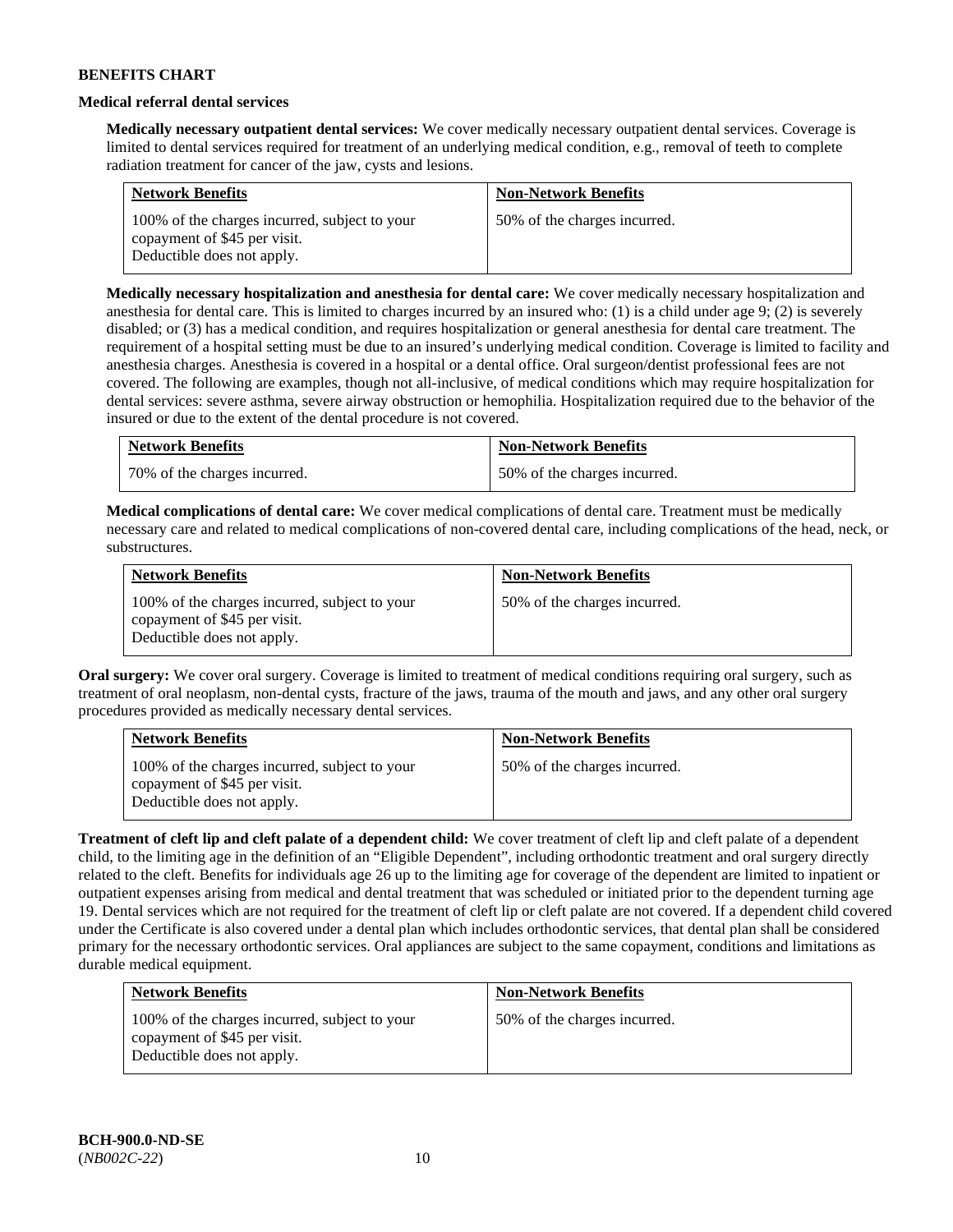**Treatment of temporomandibular disorder (TMD) and craniomandibular disorder (CMD):** We cover surgical and nonsurgical treatment of temporomandibular disorder (TMD) and craniomandibular disorder (CMD), which is medically necessary care. Dental services which are not required to directly treat TMD or CMD are not covered.

| <b>Network Benefits</b>                                                                                     | <b>Non-Network Benefits</b>  |
|-------------------------------------------------------------------------------------------------------------|------------------------------|
| 100% of the charges incurred, subject to your<br>copayment of \$45 per visit.<br>Deductible does not apply. | 50% of the charges incurred. |

# **Not Covered:**

- Dental treatment, procedures or services not listed in this Benefits Chart.
- Accident related dental services if treatment is (1) provided to teeth which are not sound and natural, (2) to teeth which have been restored, (3) initiated beyond six months from the date of the injury, (4) received beyond the initial treatment or restoration or (5) received beyond 24 months from the date of injury.
- Oral surgery to remove wisdom teeth, except as stated in the Pediatric Dental Amendment.
- Orthognathic treatment or procedures and all related services.
- See "Services Not Covered" in the Group Certificate.

# **DIABETES AND HYPERTENSION DISEASE MANAGEMENT PROGRAM**

# **Covered Services:**

If you meet criteria for coverage, you may qualify for the Diabetes and/or Hypertension Disease Management Program.

The program covers group health coaching which focuses on weight loss, exercise, behavior modification and health education through Omada Health.

| <b>Network Benefits</b>                                     | <b>Non-Network Benefits</b> |
|-------------------------------------------------------------|-----------------------------|
| 100% of the charges incurred.<br>Deductible does not apply. | Not applicable.             |

# **Not Covered:**

See "Services Not Covered" in the Group Certificate.

# **DIABETIC EQUIPMENT AND SUPPLIES**

# **Covered Services:**

We cover physician prescribed medically appropriate and necessary drugs and supplies used in the management and treatment of diabetes for insureds with gestational, Type I or Type II diabetes including durable diabetic equipment and disposable supplies, as described below.

Certain items are only covered if your condition meets our coverage criteria and obtained through an authorized vendor. For more information on what we cover and any prior authorization requirements, call Member Services or log on to your "*my*HealthPartners" account at [healthpartners.com.](http://www.healthpartners.com/)

Insulin and medications for diabetes are covered as outpatient drugs under the "Prescription Drug Services" section.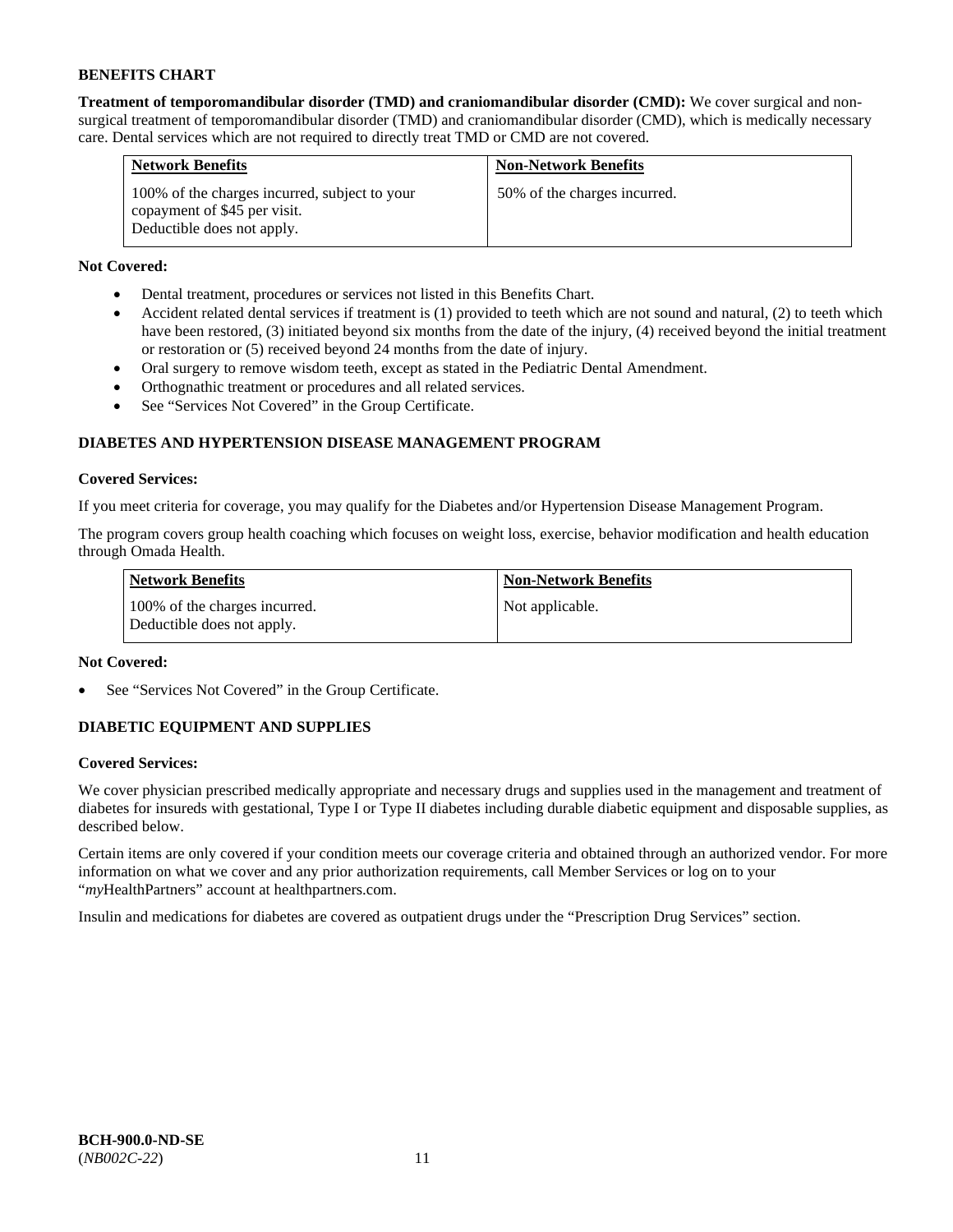**Pumps and pump supplies.** These include diabetic insulin pumps, diabetic infusion pumps and infusion pump supplies such as infusion sets, tubing, connectors and syringe reservoirs.

| <b>Network Benefits</b>                                    | <b>Non-Network Benefits</b>  |
|------------------------------------------------------------|------------------------------|
| Pumps received at a pharmacy:                              | 50% of the charges incurred. |
| 70% of the charges incurred.<br>Deductible does not apply. |                              |
| Pumps received from a non-pharmacy approved<br>vendor:     |                              |
| 70% of the charges incurred.                               |                              |

# **All other durable equipment and diabetic supplies**

Durable Diabetic Equipment and Supplies. These include continuous glucose monitoring system (CGMS), transmitter, sensors and receivers, diabetic blood glucose monitors and control/calibrating solutions (for checking accuracy or testing equipment and test strips).

Disposable Diabetic Supplies. These are one-time use supplies, including syringes, lancets, lancet devices, blood and urine ketone test strips, and needles.

Certain diabetic supplies and equipment must be purchased at a pharmacy.

| <b>Network Benefits</b>                                              | <b>Non-Network Benefits</b>  |
|----------------------------------------------------------------------|------------------------------|
| If received through a pharmacy:                                      | 50% of the charges incurred. |
| 70% of the charges incurred.<br>Deductible does not apply.           |                              |
| If received through a non-pharmacy provider:                         |                              |
| 70% of the charges incurred if purchased from an<br>approved vendor. |                              |

# **Limitations:**

- No more than a 93-day supply of diabetic supplies is covered and dispensed at a time.
- We require that certain diabetic supplies and equipment be purchased at a pharmacy.
- Diabetic supplies and equipment are limited to certain models and brands.
- Durable medical equipment and supplies must be obtained from or repaired by approved vendors.
- Covered services and supplies are based on established medical policies which are subject to periodic review and modification by the medical directors. Our coverage policy for diabetic supplies includes information on our required models and brands. These medical policies (medical coverage criteria) are available by calling Member Services, or logging on to your "myHealthPartners" account a[t healthpartners.com.](http://www.healthpartners.com/)

# **Not Covered:**

- Replacement or repair of any covered items, if the items are (i) damaged or destroyed by misuse, abuse or carelessness, (ii)
- lost; or (iii) stolen.
- Duplicate or similar items.
- Labor and related charges for repair of any covered items which are more than the cost of replacement by an approved
- vendor.
- Batteries for monitors and equipment.
- Sales tax, mailing, delivery charges, service call charges.
- See "Services Not Covered" in the Group Certificate.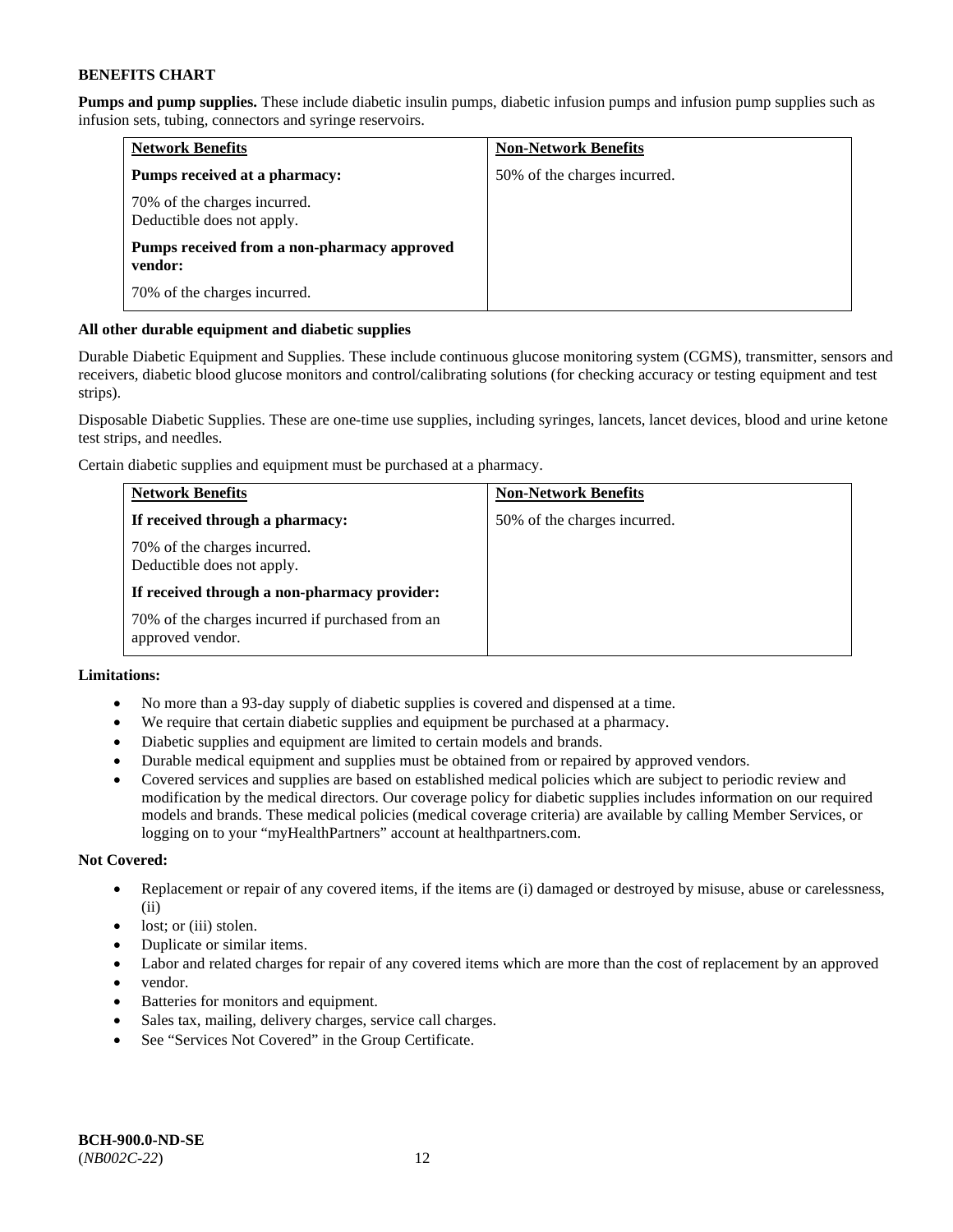# **DIAGNOSTIC IMAGING SERVICES**

### **Covered Services:**

We cover diagnostic imaging, when ordered by a provider and provided in a clinic or outpatient hospital facility (to see the benefit level for inpatient hospital or skilled nursing facility services, see benefits under "Inpatient Hospital and Skilled Nursing Facility Services").

### **Outpatient magnetic resonance imaging (MRI) and computed tomography (CT)**

| <b>Network Benefits</b>      | <b>Non-Network Benefits</b>  |
|------------------------------|------------------------------|
| 70% of the charges incurred. | 50% of the charges incurred. |

# **All other outpatient diagnostic imaging services**

#### **Services for illness or injury**

| <b>Network Benefits</b>      | <b>Non-Network Benefits</b>  |
|------------------------------|------------------------------|
| 70% of the charges incurred. | 50% of the charges incurred. |

### **Preventive services (MRI/CT procedures are not considered preventive)**

Diagnostic imaging services associated with preventive services are covered at the benefit level shown in the "Preventive Services" section of this Benefits Chart.

#### **Not Covered:**

See "Services Not Covered" in the Group Certificate.

# **DURABLE MEDICAL EQUIPMENT, PROSTHETICS, ORTHOTICS AND SUPPLIES**

#### **Covered Services:**

We cover equipment, supplies and services, as described below. Certain items are only covered if your condition meets our coverage criteria. For more information on what we cover and any prior authorization requirements, call Member Services or log on to your "*my*HealthPartners" account at [healthpartners.com.](http://www.healthpartners.com/)

- Durable medical equipment, such as wheelchairs, ventilators, oxygen, oxygen equipment, continuous positive airway pressure (CPAP) devices, hospital beds, and related services.
- Prosthetics, including breast prostheses, artificial limbs and artificial eyes, and related supplies.
- Orthotics.
- Medical supplies, including splints, surgical stockings, casts and dressings.
- Enteral feedings.
- Special dietary treatment for Phenylketonuria (PKU) and oral amino acid based elemental formula if it meets our medical coverage criteria.

Diabetic equipment and supplies are covered under the "Diabetic Equipment and Supplies" section.

#### **Special dietary treatment for Phenylketonuria (PKU) if it meets our medical coverage criteria**

| <b>Network Benefits</b>                                    | <b>Non-Network Benefits</b>  |
|------------------------------------------------------------|------------------------------|
| 70% of the charges incurred.<br>Deductible does not apply. | 50% of the charges incurred. |

#### **Oral amino acid based elemental formula if it meets our medical coverage criteria**

| <b>Network Benefits</b>      | <b>Non-Network Benefits</b>  |
|------------------------------|------------------------------|
| 70% of the charges incurred. | 50% of the charges incurred. |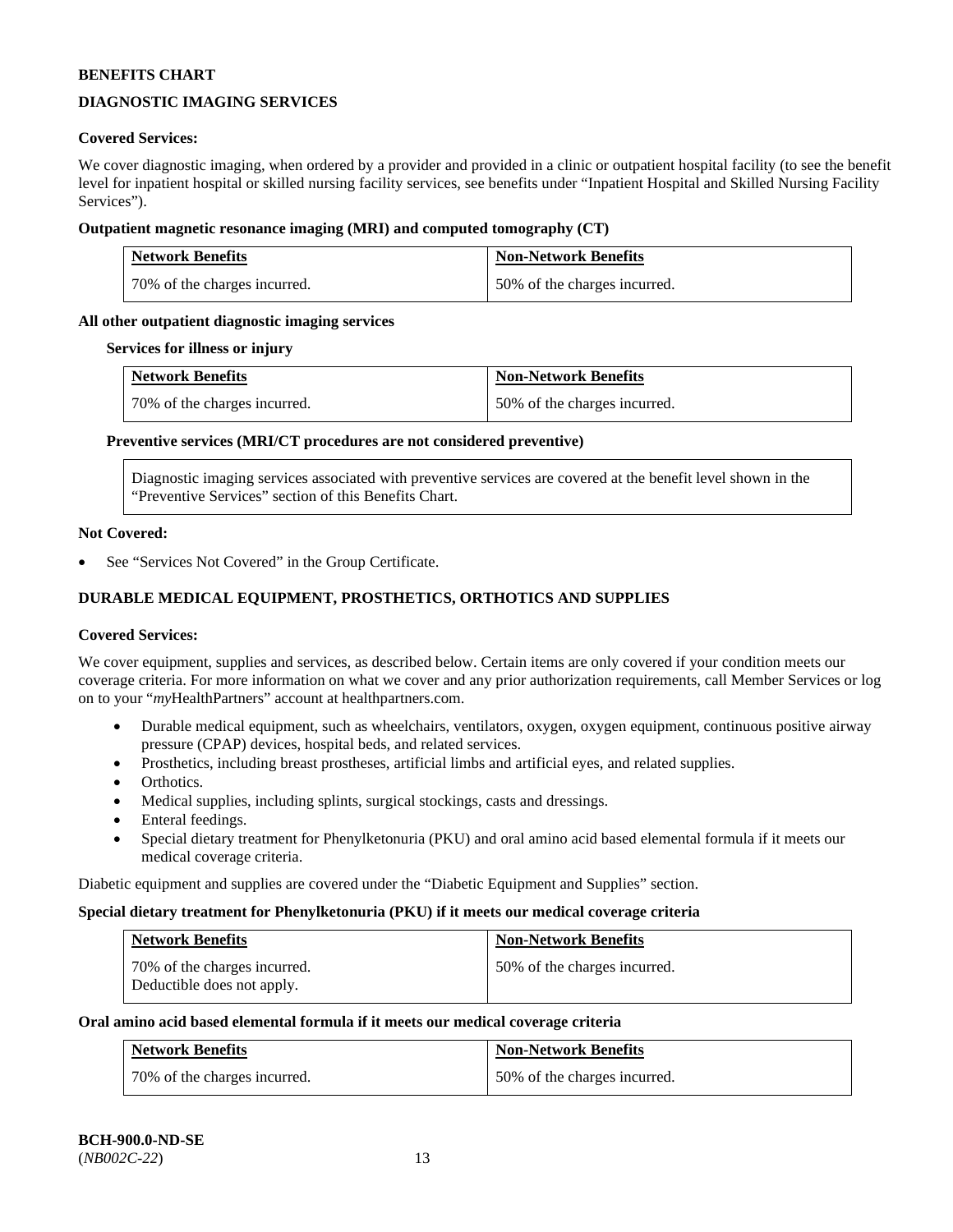### **All other durable medical equipment, prosthetics, orthotics and supplies**

| <b>Network Benefits</b>      | <b>Non-Network Benefits</b>  |
|------------------------------|------------------------------|
| 70% of the charges incurred. | 50% of the charges incurred. |

### **Limitations:**

Coverage of durable medical equipment is limited by the following:

- Payment will not exceed the cost of an alternate piece of equipment or service that is effective and medically necessary.
- For prosthetic benefits, other than hair prostheses (i.e., wigs) for hair loss resulting from alopecia areata and oral appliances for cleft lip and cleft palate, payment will not exceed the cost of an alternate piece of equipment or service that is effective, medically necessary and enables insureds to conduct standard activities of daily living.
- We reserve the right to determine if an item will be approved for rental vs. purchase.
- Durable medical equipment and supplies must be obtained from or repaired by approved vendors.
- Covered services and supplies are based on established medical policies which are subject to periodic review and modification by the medical or dental directors. Our coverage policy for diabetic supplies includes information on our required models and brands. These medical policies (medical coverage criteria) are available by calling Member Services, or logging on to your "*my*HealthPartners" account at [healthpartners.com.](http://www.healthpartners.com/)

### **Not Covered:**

Items which are not eligible for coverage include, but are not limited to:

- Replacement or repair of any covered items, if the items are (i) damaged or destroyed by misuse, abuse or carelessness, (ii) lost; or (iii) stolen.
- Duplicate or similar items.
- Labor and related charges for repair of any covered items which are more than the cost of replacement by an approved vendor.
- Sales tax, mailing, delivery charges, service call charges.
- Items which are primarily educational in nature or for hygiene, vocation, comfort, convenience or recreation.
- Communication aids or devices: equipment to create, replace or augment communication abilities including, but not limited to, speech processors, receivers, communication boards, or computer or electronic assisted communication.
- Hearing aids (implantable and external, including osseointegrated or bone anchored) and their fitting, except as specifically described in this Benefits Chart. This exclusion does not apply to cochlear implants.
- Eyeglasses, contact lenses and their fitting, measurement and adjustment, except as specifically described in this Benefits Chart.
- Hair prostheses (wigs).
- Household equipment which primarily has customary uses other than medical, such as, but not limited to, exercise cycles, air purifiers, central or unit air conditioners, water purifiers, non-allergenic pillows, mattresses or waterbeds.
- Household fixtures including, but not limited to, escalators or elevators, ramps, swimming pools and saunas.
- Modifications to the structure of the home including, but not limited to, its wiring, plumbing or charges for installation of equipment.
- Vehicle, car or van modifications including, but not limited to, hand brakes, hydraulic lifts and car carrier.
- Rental equipment while owned equipment is being repaired by non-contracted vendors, beyond one month rental of medically necessary equipment.
- Other equipment and supplies, including but not limited to assistive devices, that we determine are not eligible for coverage.
- See "Services Not Covered" in the Group Certificate.

# **EMERGENCY AND URGENTLY NEEDED CARE SERVICES**

# **Covered Services:**

We cover services for emergency care and urgently needed care if the services are otherwise eligible for coverage under this Benefits Chart.

**Urgently needed care.** These are services to treat an unforeseen illness or injury, which are required in order to prevent a serious deterioration in your health, and which cannot be delayed until the next available clinic or office hours.

**BCH-900.0-ND-SE** (*NB002C-22*) 14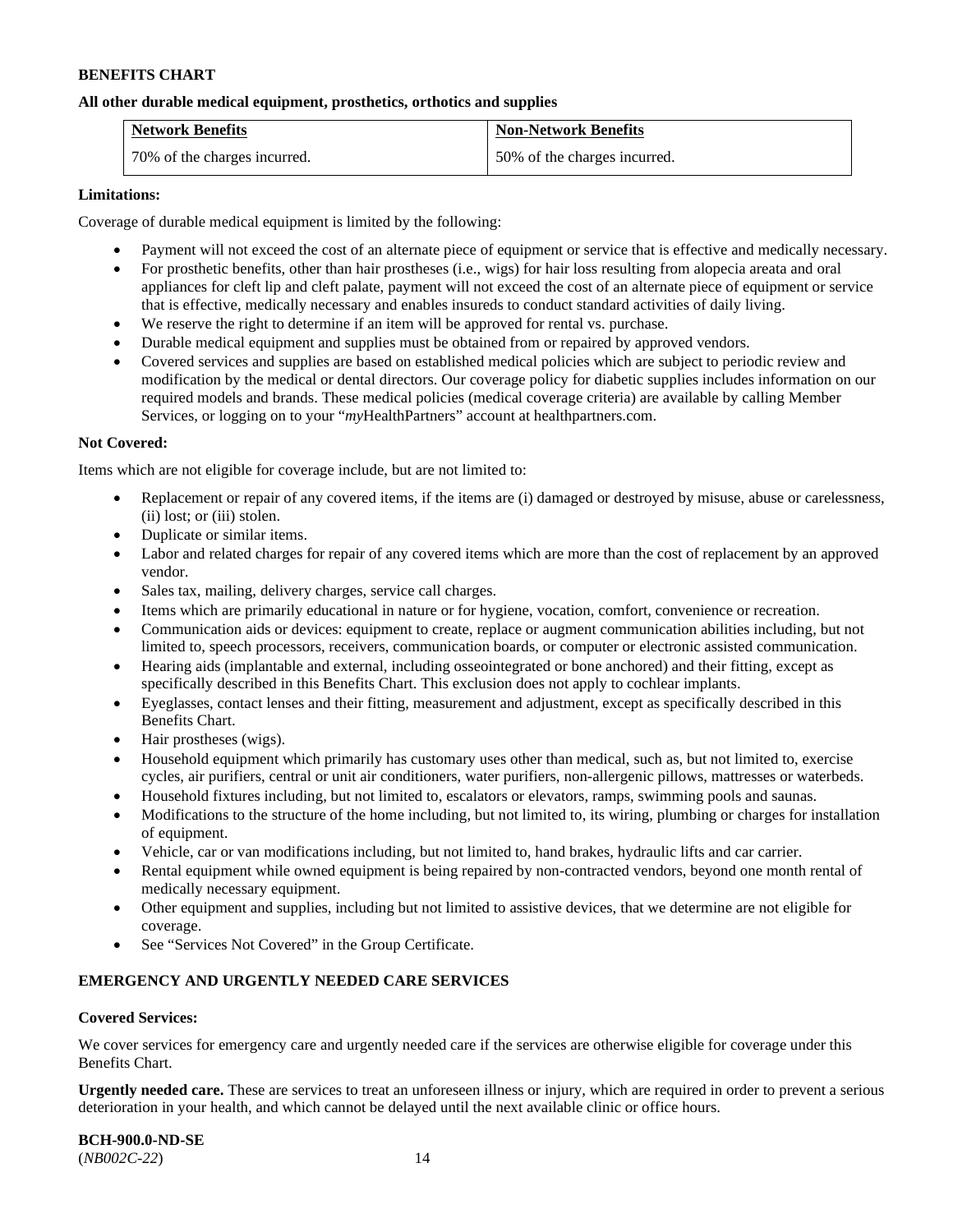### **Urgently needed care at clinics**

| <b>Network Benefits</b>                                                       | <b>Non-Network Benefits</b> |
|-------------------------------------------------------------------------------|-----------------------------|
| 100% of the charges incurred, subject to your<br>copayment of \$45 per visit. | See Network Benefits.       |
| Deductible does not apply.                                                    |                             |

**Emergency Care.** These are services to treat: (1) the sudden, unexpected onset of illness or injury which, if left untreated or unattended until the next available clinic or office hours, would result in hospitalization, or (2) a condition requiring professional health services immediately necessary to preserve life or stabilize health. Emergency care includes emergency services as defined in Division BB, Title I, Section 102 of the Consolidated Appropriations Act of 2021. Emergency care also includes an immediate response service available on a 24-hour, seven-day-a-week basis for each child, or person, having a psychiatric crisis, a mental health crisis, or a mental health emergency.

When reviewing claims for coverage of emergency services, our medical director will take into consideration (1) a reasonable layperson's belief that the circumstances required immediate medical care that could not wait until the next working day or next available clinic appointment; (2) the time of day and day of the week the care was provided; (3) the presenting symptoms including but not limited to severe pain, to ensure that the decision to reimburse the emergency care is not made solely on the basis of the actual diagnosis.

### **Emergency care in a hospital emergency room, including professional services of a physician**

| <b>Network Benefits</b>        | <b>Non-Network Benefits</b> |
|--------------------------------|-----------------------------|
| 1 70% of the charges incurred. | See Network Benefits.       |

### **Inpatient emergency care in a hospital including post-stabilization services as required under the federal No Surprises Act and its implementing regulations**

| <b>Network Benefits</b>      | <b>Non-Network Benefits</b> |
|------------------------------|-----------------------------|
| 70% of the charges incurred. | See Network Benefits.       |

#### **Not Covered:**

• See "Services Not Covered" in the Group Certificate.

# **GENE THERAPY**

# **Covered Services:**

We cover gene therapy treatment that meets our current medical coverage criteria.

| <b>Network Benefits</b>                                                                                                                                                                          | <b>Non-Network Benefits</b> |
|--------------------------------------------------------------------------------------------------------------------------------------------------------------------------------------------------|-----------------------------|
| Coverage level is same as corresponding Network<br>Benefits, depending on type of service provided<br>such as Office Visits for Illness or Injury, Inpatient<br>or Outpatient Hospital Services. | No coverage.                |

#### **Limitations:**

- Gene therapy must be provided by a designated provider.
- Specific types of gene therapy are limited to therapies and conditions specified in our medical coverage criteria.

#### **Not Covered:**

See "Services Not Covered" in the Group Certificate.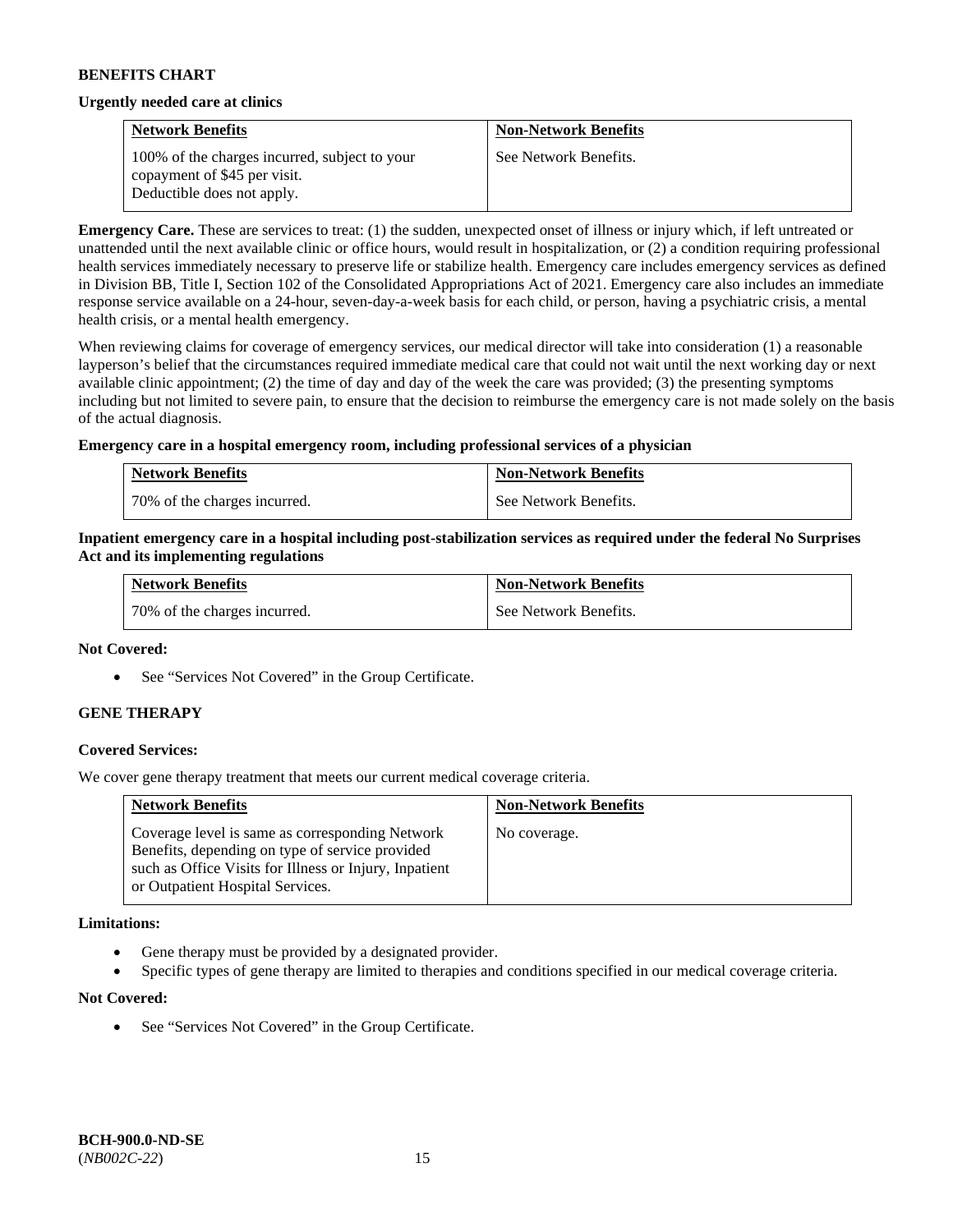# **HEALTH EDUCATION**

# **Covered Services:**

We cover education for preventive services and education for the management of chronic health problems (such as diabetes). Coverage includes medical nutrition therapy, that is provided by a certified, registered, or licensed health care professional working in a program consistent with the national standards of diabetes self-management education as established by the American Diabetes Association.

| <b>Network Benefits</b>                                     | <b>Non-Network Benefits</b>  |
|-------------------------------------------------------------|------------------------------|
| 100% of the charges incurred.<br>Deductible does not apply. | 50% of the charges incurred. |

### **Not Covered:**

• See "Services Not Covered" in the Group Certificate.

# **HOME HEALTH SERVICES**

# **Covered Services:**

We cover skilled nursing services, physical therapy, occupational therapy, speech therapy, respiratory therapy and other therapeutic services, non-routine prenatal and postnatal services, routine postnatal well child visits (as described in the Medical Coverage Criteria), phototherapy services for newborns, home health aide services and other eligible home health services when provided in your home, if you are homebound (i.e., unable to leave home without considerable effort due to a medical condition. Lack of transportation does not constitute homebound status). For phototherapy services for newborns and high risk prenatal services, supplies and equipment are included.

We cover total parenteral nutrition/intravenous ("TPN/IV") therapy, equipment, supplies and drugs in connection with IV therapy. IV line care kits are covered under Durable Medical Equipment.

You do not need to be homebound to receive total parenteral nutrition/intravenous ("TPN/IV") therapy.

We cover palliative care benefits. Palliative care includes symptom management, education and establishing goals of care. We waive the requirement that you be homebound for a limited number of home visits for palliative care (as shown in this Benefits Chart), if you have a life-threatening, non-curable condition which has a prognosis of survival of two years or less. Additional palliative care visits are eligible under the home health services benefit if you are homebound and meet all other requirements defined in this section.

Home health services are eligible and covered only when:

- medically necessary; and
- provided as rehabilitative care, terminal care or maternity care; and
- ordered by a physician, and included in the written home care plan.

#### **Physical therapy, occupational therapy, speech therapy, respiratory therapy, home health aide services and palliative care**

| <b>Network Benefits</b>                                                                                     | <b>Non-Network Benefits</b>  |
|-------------------------------------------------------------------------------------------------------------|------------------------------|
| 100% of the charges incurred, subject to your<br>copayment of \$45 per visit.<br>Deductible does not apply. | 50% of the charges incurred. |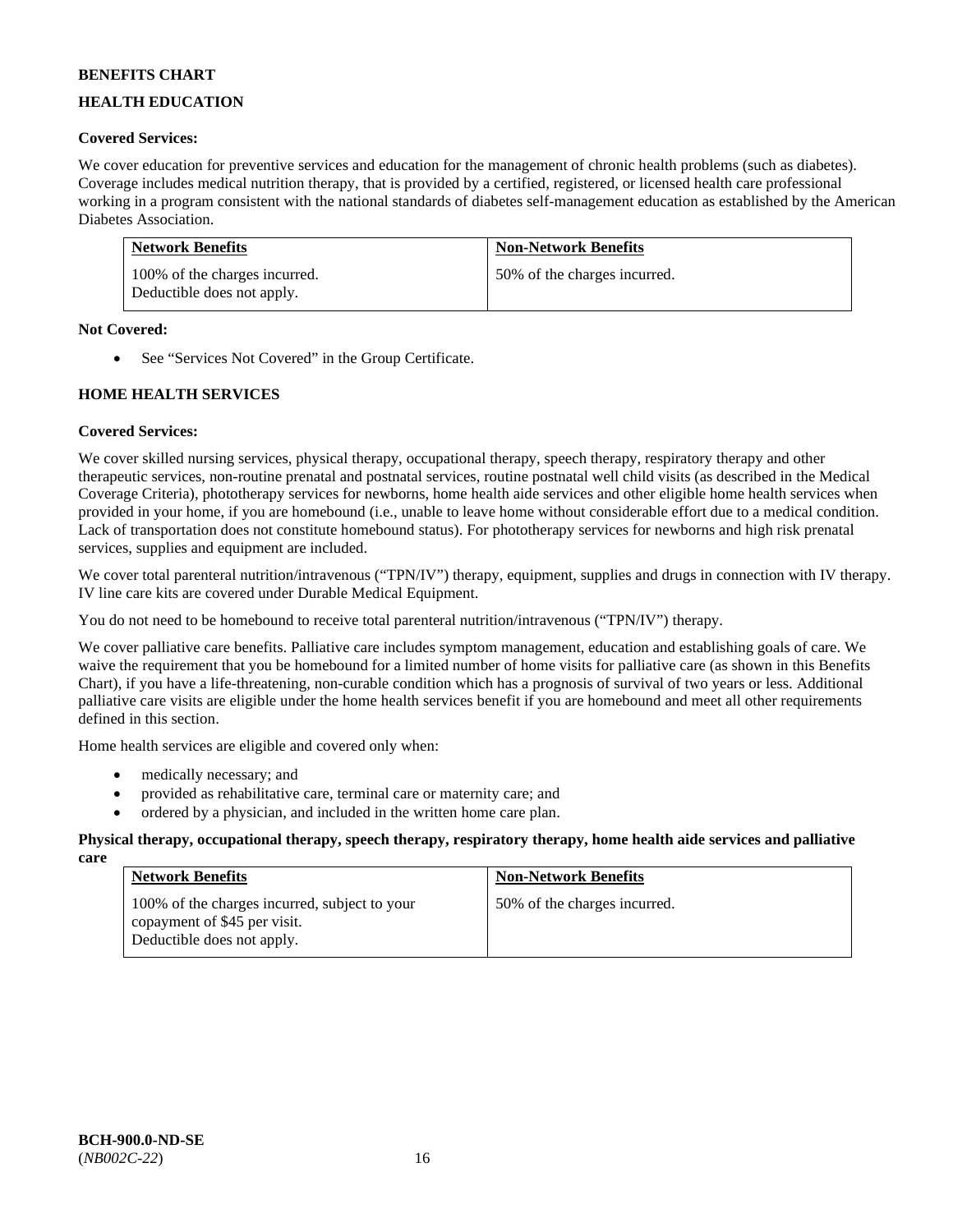### **TPN/IV therapy, skilled nursing services, non-routine prenatal/postnatal services and phototherapy**

| <b>Network Benefits</b>                                     | <b>Non-Network Benefits</b>  |
|-------------------------------------------------------------|------------------------------|
| 100% of the charges incurred.<br>Deductible does not apply. | 50% of the charges incurred. |

Each 24-hour visit (or shifts of up to 24-hour visits) equals one visit and counts toward the Maximum visits for all other services shown below. Any visit that lasts less than 24 hours, regardless of the length of the visit, will count as one visit toward the Maximum visits for all other services shown below. All visits must be medically necessary and benefit eligible.

#### **Routine postnatal well child visits**

| <b>Network Benefits</b>                                     | <b>Non-Network Benefits</b>  |
|-------------------------------------------------------------|------------------------------|
| 100% of the charges incurred.<br>Deductible does not apply. | 50% of the charges incurred. |

### **Maximum visits for palliative care**

If you are eligible to receive palliative care in the home and you are not homebound, there is a maximum of 12 visits per calendar year.

### **Maximum visits for all other services**

All other home health services are limited to 40 visits per calendar year. The routine postnatal well child visit does not count toward the visit limit.

#### **Limitations:**

- Home health services are not provided as a substitute for a primary caregiver in the home or as relief (respite) for a primary caregiver in the home. We will not reimburse family members or residents in your home for the above services.
- A service shall not be considered a skilled nursing service merely because it is performed by, or under the direct supervision of, a licensed nurse. Where a service (such as tracheotomy suctioning or ventilator monitoring) or like services, can be safely and effectively performed by a non-medical person (or self-administered), without the direct supervision of a licensed nurse, the service shall not be regarded as a skilled nursing service, whether or not a skilled nurse actually provides the service. The unavailability of a competent person to provide a non-skilled service shall not make it a skilled service when a skilled nurse provides it. Only the skilled nursing component of so-called "blended" services (i.e. services which include skilled and non-skilled components) are covered under this Benefits Chart.

#### **Not Covered:**

- Financial or legal counseling services.
- Housekeeping or meal services in your home.
- Private duty nursing services.
- Vocational rehabilitation and recreational or educational therapy. Recreation therapy is therapy provided solely for the purpose of recreation, including but not limited to: (a) requests for physical therapy or occupational therapy to improve athletic ability, and (b) braces or guards to prevent sports injuries.
- See "Services Not Covered" in the Group Certificate.

# **HOME HOSPICE SERVICES**

#### **Applicable Definitions:**

**Part-time.** This is up to two hours of service per day, more than two hours is considered continuous care.

**Continuous Care.** This is from two to twelve hours of service per day provided by a registered nurse, licensed practical nurse, or home health aide, during a period of crisis in order to maintain a terminally ill patient at home.

**Appropriate Facility.** This is a nursing home, hospice residence, or other inpatient facility.

| <b>BCH-900.0-ND-SE</b> |  |
|------------------------|--|
| $(NB002C-22)$          |  |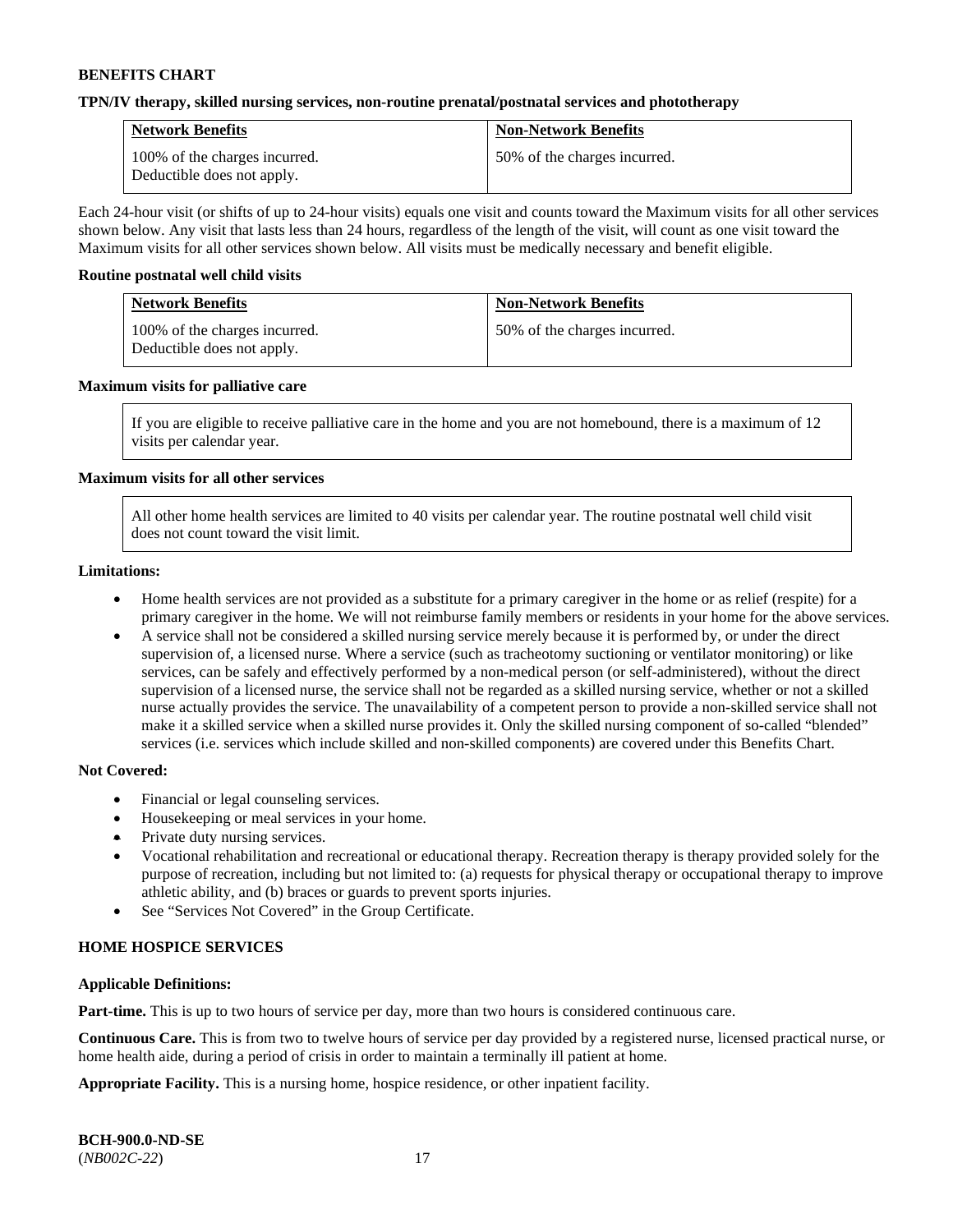**Custodial Care Related to Hospice Services.** This means providing assistance in the activities of daily living and the care needed by a terminally ill patient which can be provided by primary caregiver (i.e., family member or friend) who is responsible for the patient's home care.

# **Covered Services:**

**Home Hospice Program.** We cover the services described below if you are terminally ill and accepted as a home hospice program participant. You must meet the eligibility requirements of the program, and elect to receive services through the home hospice program. The services will be provided in your home, with inpatient care available when medically necessary as described below. If you elect to receive hospice services, you do so in lieu of curative treatment for your terminal illness for the period you are enrolled in the home hospice program.

**Eligibility:** In order to be eligible to be enrolled in the home hospice program, you must: (1) be a terminally ill patient (prognosis of six months or less); (2) have chosen a palliative treatment focus (i.e., emphasizing comfort and supportive services rather than treatment attempting to cure the disease or condition); and (3) continue to meet the terminally ill prognosis as reviewed by our medical director or his or her designee over the course of care. You may withdraw from the home hospice program at any time.

**Eligible Services:** Hospice services include the following services provided in accordance with an approved hospice treatment plan.

- Home Health Services:
	- o Part-time care provided in your home by an interdisciplinary hospice team (which may include a physician, nurse, social worker, and spiritual counselor) and medically necessary home health services are covered.
	- o One or more periods of continuous care in your home or in a setting which provides day care for pain or symptom management, when medically necessary, will be covered.
	- Inpatient Services: We cover medically necessary inpatient services.
- Other Services:
	- o Respite care is covered for care in your home or in an appropriate facility, to give your primary caregivers (i.e., family members or friends) rest and/or relief when necessary in order to maintain a terminally ill patient at home.
	- o Medically necessary medications for pain and symptom management.
	- o Semi-electric hospital beds and other durable medical equipment are covered.
	- o Emergency and non-emergency care is covered.

| <b>Network Benefits</b>                                     | <b>Non-Network Benefits</b>  |
|-------------------------------------------------------------|------------------------------|
| 100% of the charges incurred.<br>Deductible does not apply. | 50% of the charges incurred. |

Respite care is limited to five days per episode and respite care and continuous care combined are limited to 30 days.

# **Not Covered:**

- Financial or legal counseling services.
- Housekeeping or meal services in your home.
- Custodial or maintenance care related to hospice services, whether provided in the home or in a nursing home.
- Any service not specifically described as covered services under this home hospice services benefits.
- Any services provided by members of your family or residents in your home.
- See "Services Not Covered" in the Group Certificate.

# **HOSPITAL AND SKILLED NURSING FACILITY SERVICES**

#### **Covered Services:**

We cover services as described below.

#### **Medical or surgical hospital services**

**Inpatient hospital services:** We cover the following medical or surgical services, for the treatment of acute illness or injury, which require the level of care only provided in an acute care facility. These services must be authorized by a physician.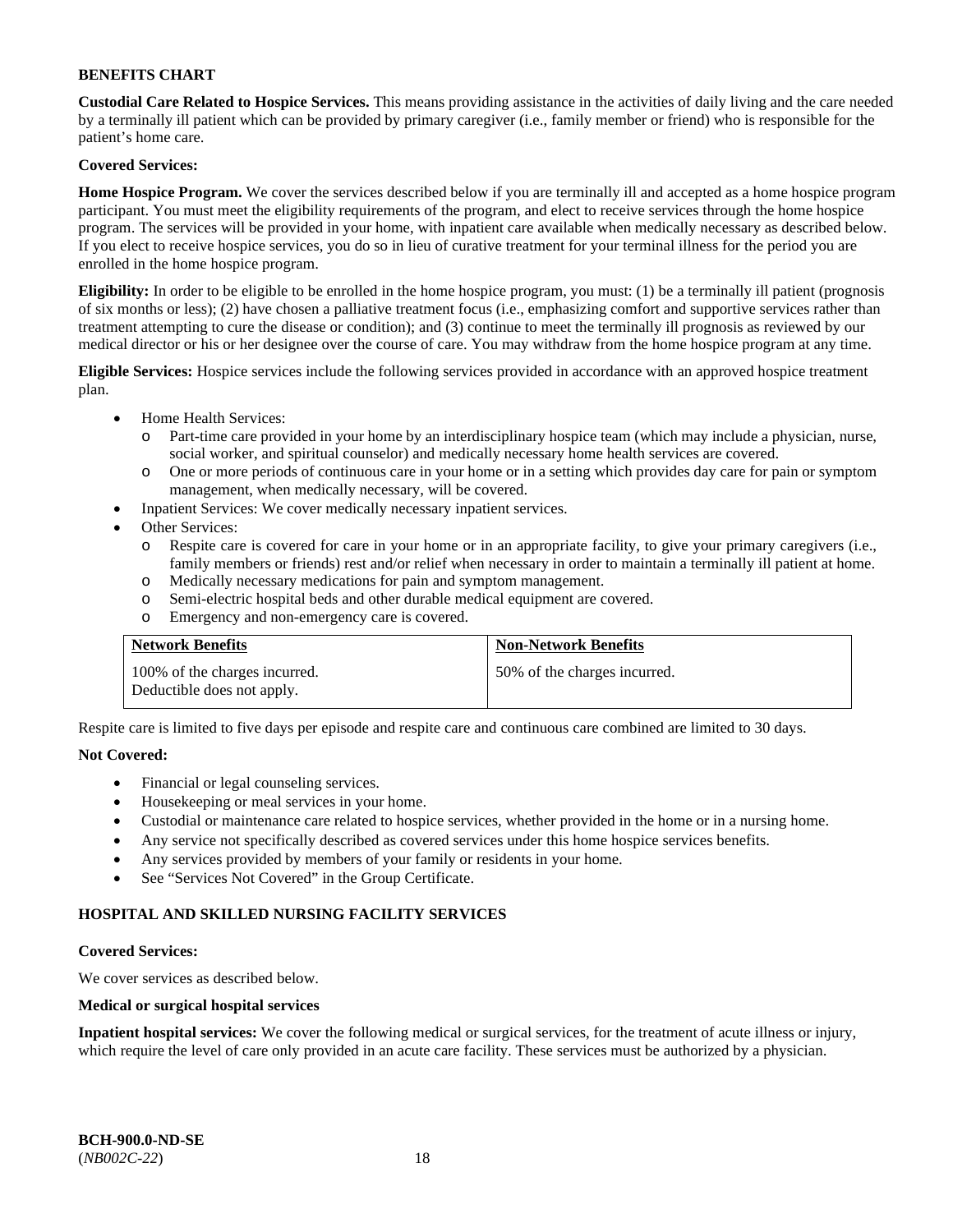Inpatient hospital services include: room and board; the use of operating or maternity delivery rooms; intensive care facilities; newborn nursery facilities; general nursing care, anesthesia, laboratory and diagnostic imaging services, reconstructive surgery, radiation therapy, physical therapy, prescription drugs or other medications administered during treatment, blood and blood products (unless replaced), and blood derivatives, and other diagnostic or treatment related hospital services; physician and other professional medical and surgical services provided while in the hospital, including gender confirmation surgery that meets medical coverage criteria.

Services for items for personal convenience, such as television rental, are not covered.

Group health plans and health insurance issuers generally may not, under Federal law, restrict benefits for any hospital length of stay in connection with childbirth for the mother of newborn child to less than 48 hours following a vaginal delivery, or less than 96 hours following a caesarean section. However, Federal law generally does not prohibit the mother's or newborn's attending provider, after consulting with the mother, from discharging the mother or her newborn earlier than 48 hours (or 96 hours as applicable). In any case plans and issuers may not, under Federal law, require that a provider obtain authorization from the plan or the insurance issuer for prescribing a length of stay not in excess of 48 hours (or 96 hours).

| <b>Network Benefits</b>      | <b>Non-Network Benefits</b>  |
|------------------------------|------------------------------|
| 70% of the charges incurred. | 50% of the charges incurred. |

Each insured's admission or confinement, including that of a newborn child, is separate and distinct from the admission or confinement of any other insured.

**Outpatient hospital, ambulatory care or surgical facility services:** We cover the following medical and surgical services, for diagnosis or treatment of illness or injury on an outpatient basis. These services must be authorized by a physician.

Outpatient services include: use of operating rooms, maternity delivery rooms or other outpatient departments, rooms or facilities; and the following outpatient services: general nursing care, anesthesia, laboratory and diagnostic imaging services, reconstructive surgery, radiation therapy, physical therapy, drugs administered during treatment, blood and blood products (unless replaced), and blood derivatives, and other diagnostic or treatment related outpatient services; physician and other professional medical and surgical services provided while an outpatient, including gender confirmation surgery that meets medical coverage criteria.

For Network Benefits, non-emergent, scheduled outpatient Magnetic Resonance Imaging (MRI) and Computed Tomography (CT) must be provided at a designated facility. Your physician or facility will obtain or verify prior authorization for these services, as needed.

| <b>Network Benefits</b>      | <b>Non-Network Benefits</b>  |
|------------------------------|------------------------------|
| 70% of the charges incurred. | 50% of the charges incurred. |

To see the benefit level for diagnostic imaging services, laboratory services and physical therapy, see the benefits under Diagnostic Imaging Services, Laboratory Services and Physical Therapy in this Benefits Chart.

**Skilled nursing facility care:** We cover room and board, daily skilled nursing and related ancillary services for post-acute treatment and rehabilitative care of illness or injury, that meets medical coverage criteria.

| <b>Network Benefits</b>                      | <b>Non-Network Benefits</b>                  |
|----------------------------------------------|----------------------------------------------|
| 70% of the charges incurred.                 | 50% of the charges incurred.                 |
| Limited to 30 day maximum per calendar year. | Limited to 30 day maximum per calendar year. |

Each day of services provided under the Network Benefits and Non-Network Benefits, combined, counts toward the maximums shown above.

# **Not Covered:**

- Services for items for personal convenience, such as television rental, are not covered.
- See "Services Not Covered" in the Group Certificate.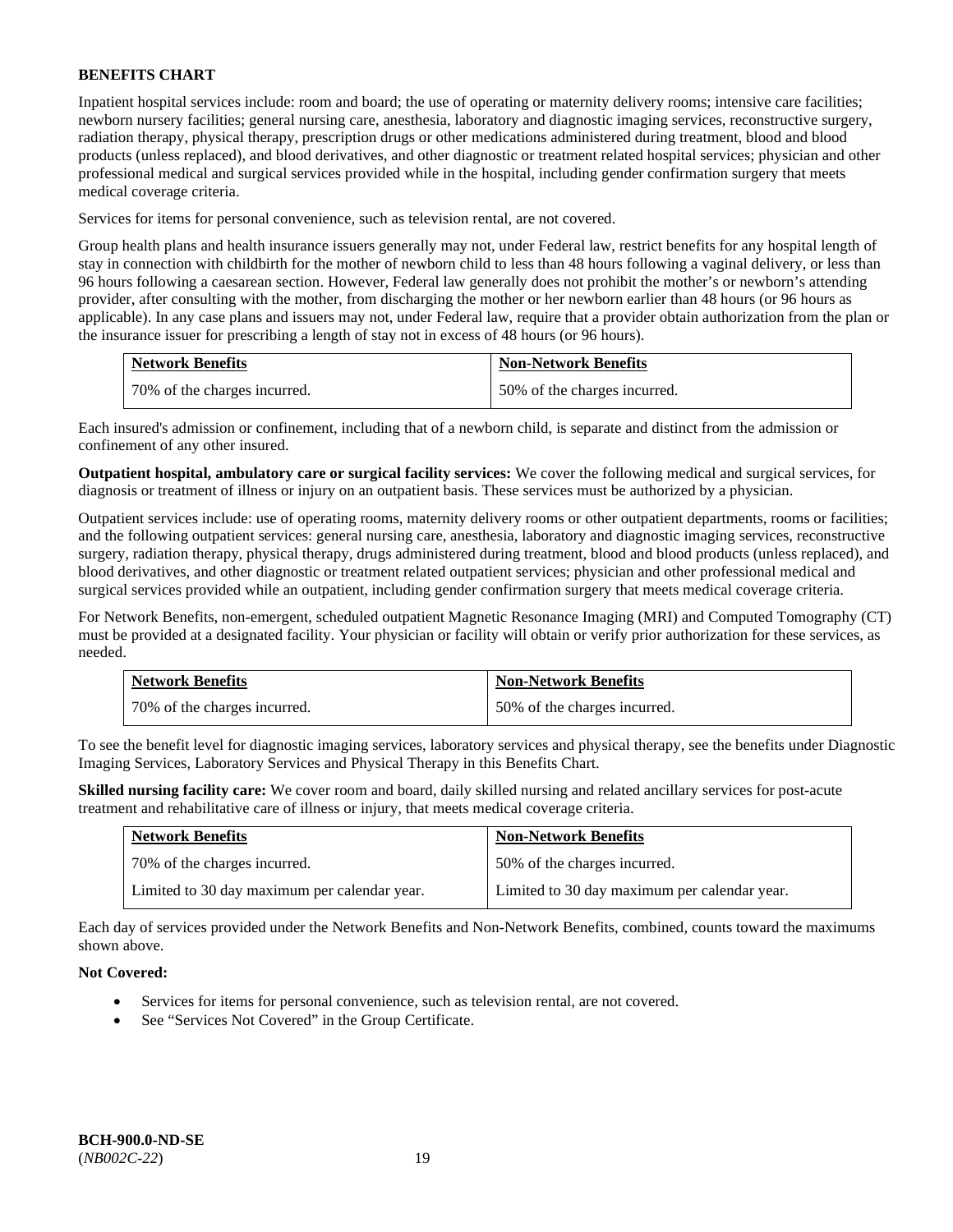# **INFERTILITY DIAGNOSIS**

### **Covered Services:**

We cover the diagnosis of infertility. These services include diagnostic procedures and tests provided in connection with an infertility evaluation, office visits and consultations to diagnose infertility.

| <b>Network Benefits</b>      | <b>Non-Network Benefits</b>  |
|------------------------------|------------------------------|
| 70% of the charges incurred. | 50% of the charges incurred. |
| Deductible does not apply.   |                              |

Coverage is limited to office visits and consultations to diagnose infertility. Treatment is not covered.

### **Not Covered:**

- Infertility/fertility treatment, including but not limited to, office visits, laboratory services, diagnostic imaging services and fertility drugs, reversal of sterilization, and sperm, ova or embryo acquisition, retrieval or storage; however, we do cover office visits and consultations to diagnose infertility.
- Services related to the establishment of surrogate pregnancy and fees for a surrogate. However, pregnancy and maternity services are covered for an insured under this Benefits Chart, including a surrogate pregnancy.
- See "Services Not Covered" in the Group Certificate.

### **LABORATORY SERVICES**

### **Covered Services:**

We cover laboratory tests when ordered by a provider and provided in a clinic or outpatient hospital facility. To see the benefit level for inpatient hospital or skilled nursing facility services, see benefits under "Inpatient Hospital and Skilled Nursing Facility Services" in this Benefits Chart.

#### **Prostate-specific antigen (PSA) testing**

| <b>Network Benefits</b>                                     | <b>Non-Network Benefits</b>  |
|-------------------------------------------------------------|------------------------------|
| 100% of the charges incurred.<br>Deductible does not apply. | 50% of the charges incurred. |

#### **All other laboratory services**

#### **Services for illness or injury**

| <b>Network Benefits</b>                                     | <b>Non-Network Benefits</b>  |
|-------------------------------------------------------------|------------------------------|
| 100% of the charges incurred.<br>Deductible does not apply. | 50% of the charges incurred. |

#### **Preventive services**

Laboratory services associated with preventive services are covered at the benefit level shown in the "Preventive Services" section of this Benefits Chart.

#### **Not Covered:**

See "Services Not Covered" in the Group Certificate.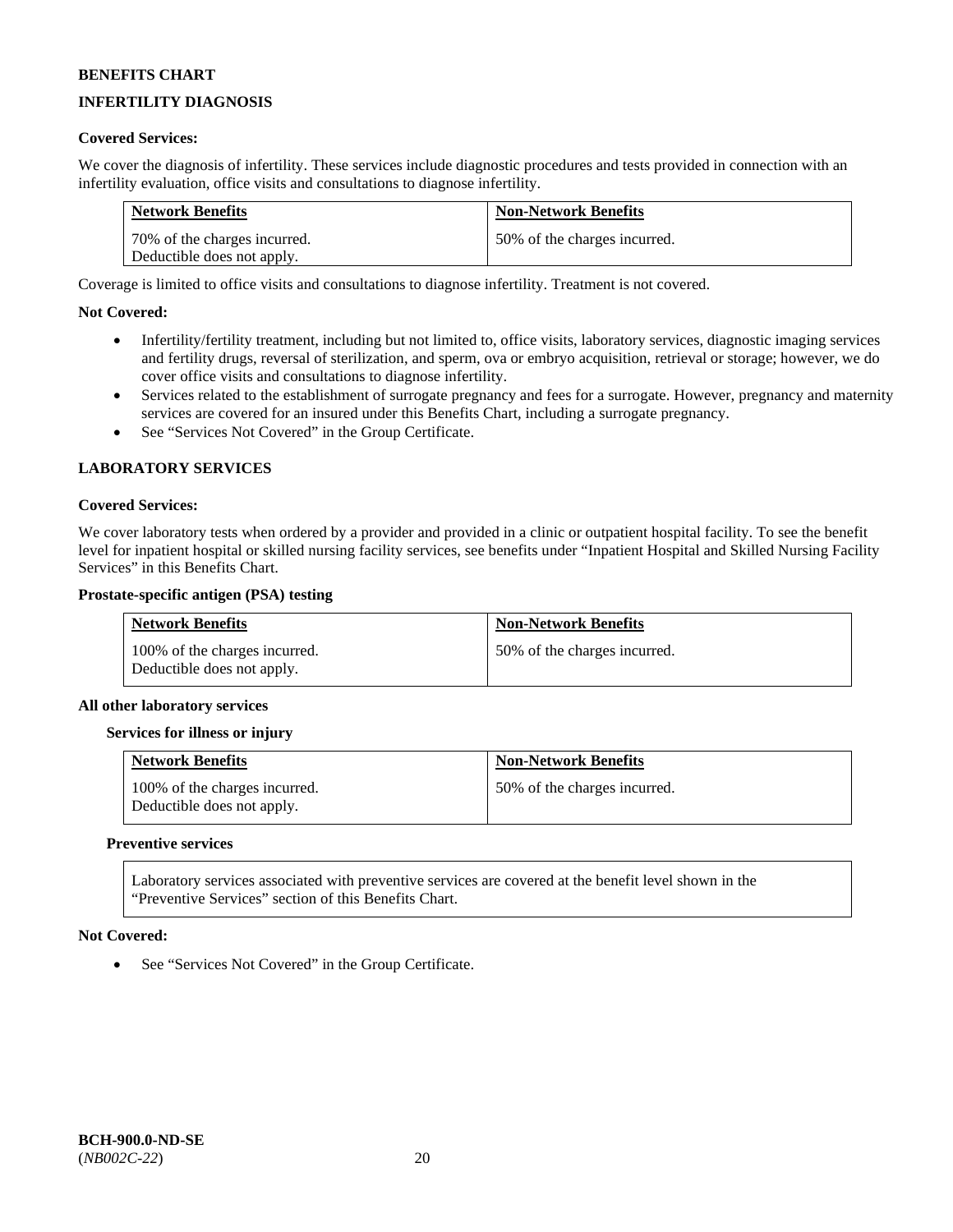# **MASTECTOMY RECONSTRUCTION BENEFIT**

### **Covered Services:**

We cover reconstruction of the breast on which the mastectomy has been performed; surgery and reconstruction of the other breast to produce symmetrical appearance, and prostheses and physical complications of all stages of mastectomy, including lymphedemas.

| <b>Network Benefits</b>                                | <b>Non-Network Benefits</b>                            |
|--------------------------------------------------------|--------------------------------------------------------|
| Coverage level is same as corresponding Network        | Coverage level is same as corresponding Non-           |
| Benefits, depending on type of service provided,       | Network Benefits, depending on type of service         |
| such as Office Visits for Illness or Injury, Inpatient | provided, such as Office Visits for Illness or Injury, |
| or Outpatient Hospital Services.                       | Inpatient or Outpatient Hospital Services.             |

### **Not Covered:**

• See "Services Not Covered" in the Group Certificate.

# **MEDICATION THERAPY DISEASE MANAGEMENT PROGRAM**

### **Covered Services:**

If you meet our criteria for coverage, you may qualify for our Medication Therapy Disease Management program.

The program covers consultations with a designated pharmacist.

Covered services are based on established medical policies, which are subject to periodic review and modification by the medical directors. These medical policies (medical coverage criteria) are available online by logging on to your "*my*HealthPartners" account a[t healthpartners.com](http://www.healthpartners.com/) or by calling Member Services.

| <b>Network Benefits</b>                                     | <b>Non-Network Benefits</b> |
|-------------------------------------------------------------|-----------------------------|
| 100% of the charges incurred.<br>Deductible does not apply. | No coverage.                |

#### **Not Covered:**

See "Services Not Covered" in the Group Certificate.

# **OFFICE VISITS FOR ILLNESS OR INJURY**

#### **Covered Services:**

We cover the following when medically necessary: professional medical and surgical services and related supplies, including biofeedback, of physicians and other health care providers; blood and blood products (unless replaced) and blood derivatives.

We cover diagnosis and treatment of illness or injury to the eyes. Where contact or eyeglass lenses are prescribed as medically necessary for the post-operative treatment of cataracts or for the treatment of aphakia, acute or chronic corneal pathology, or keratoconus, we cover the initial evaluation, lenses and fitting. Insureds must pay for lens replacement beyond the initial pair.

Services received via video, e-visit or telephone are covered under the "Telehealth/Telemedicine Services" section.

#### **Office visits**

| <b>Network Benefits</b>                                                                                     | <b>Non-Network Benefits</b>  |
|-------------------------------------------------------------------------------------------------------------|------------------------------|
| 100% of the charges incurred, subject to your<br>copayment of \$45 per visit.<br>Deductible does not apply. | 50% of the charges incurred. |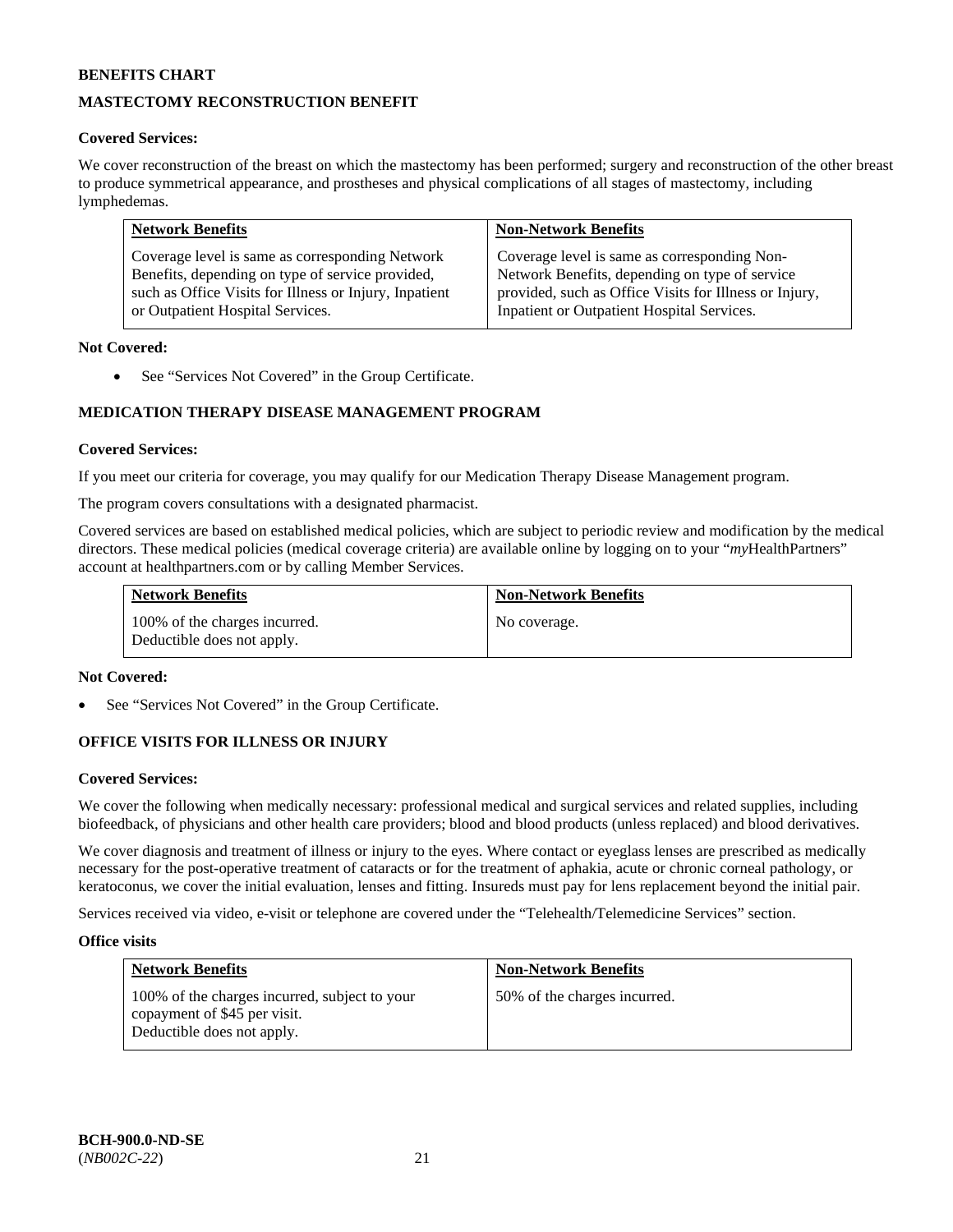#### **Convenience clinics**

| <b>Network Benefits</b>                                                                                     | <b>Non-Network Benefits</b>  |
|-------------------------------------------------------------------------------------------------------------|------------------------------|
| 100% of the charges incurred, subject to your<br>copayment of \$20 per visit.<br>Deductible does not apply. | 50% of the charges incurred. |

### **Injections administered in a physician's office, other than immunizations**

### **Allergy injections**

| <b>Network Benefits</b>                                                                                              | <b>Non-Network Benefits</b>  |
|----------------------------------------------------------------------------------------------------------------------|------------------------------|
| 100% of the charges incurred, subject to your<br>copayment of \$2 per date of service.<br>Deductible does not apply. | 50% of the charges incurred. |

#### **All other injections**

| <b>Network Benefits</b>                                                                                              | <b>Non-Network Benefits</b>  |
|----------------------------------------------------------------------------------------------------------------------|------------------------------|
| 100% of the charges incurred, subject to your<br>copayment of \$2 per date of service.<br>Deductible does not apply. | 50% of the charges incurred. |

# **Not Covered:**

- Court ordered treatment.
- See "Services Not Covered" in the Group Certificate.

# **PEDIATRIC EYEWEAR**

# **Covered Services:**

We cover pediatric eyewear for children.

Routine eye exams are covered under the "Preventive Services" section.

| <b>Network Benefits</b>      | <b>Non-Network Benefits</b> |
|------------------------------|-----------------------------|
| 70% of the charges incurred. | No coverage.                |

#### **Limitations:**

- Coverage under this provision will continue until the end of the month in which the child turns age 19.
- Limited to one of the following per calendar year:
	- o one pair of eyeglasses including one set of prescription lenses, frames from our designated eyewear collection, and anti-scratch coating; or
	- o one pair of non-disposable contact lenses; or
	- o a one-year supply of disposable contact lenses.
- Contact lens fittings are limited to two per calendar year.

#### **Not Covered:**

- Frames that are not included in our designated eyewear collection. However, one pair of lenses will be covered if an insured
- chooses frames outside our designated eyewear collection.
- More than one pair of lenses or frames or non-disposable contacts per calendar year, regardless of the reason. This includes replacement of eyeglasses or contact lenses due to loss, breakage, theft, or change in prescription.
- Safety glasses or goggles for sports or vocational reasons.
- Upgrades including, but not limited to, UV protection and no-line multifocal lenses.
- See "Services Not Covered" in the Group Certificate.

**BCH-900.0-ND-SE** (*NB002C-22*) 22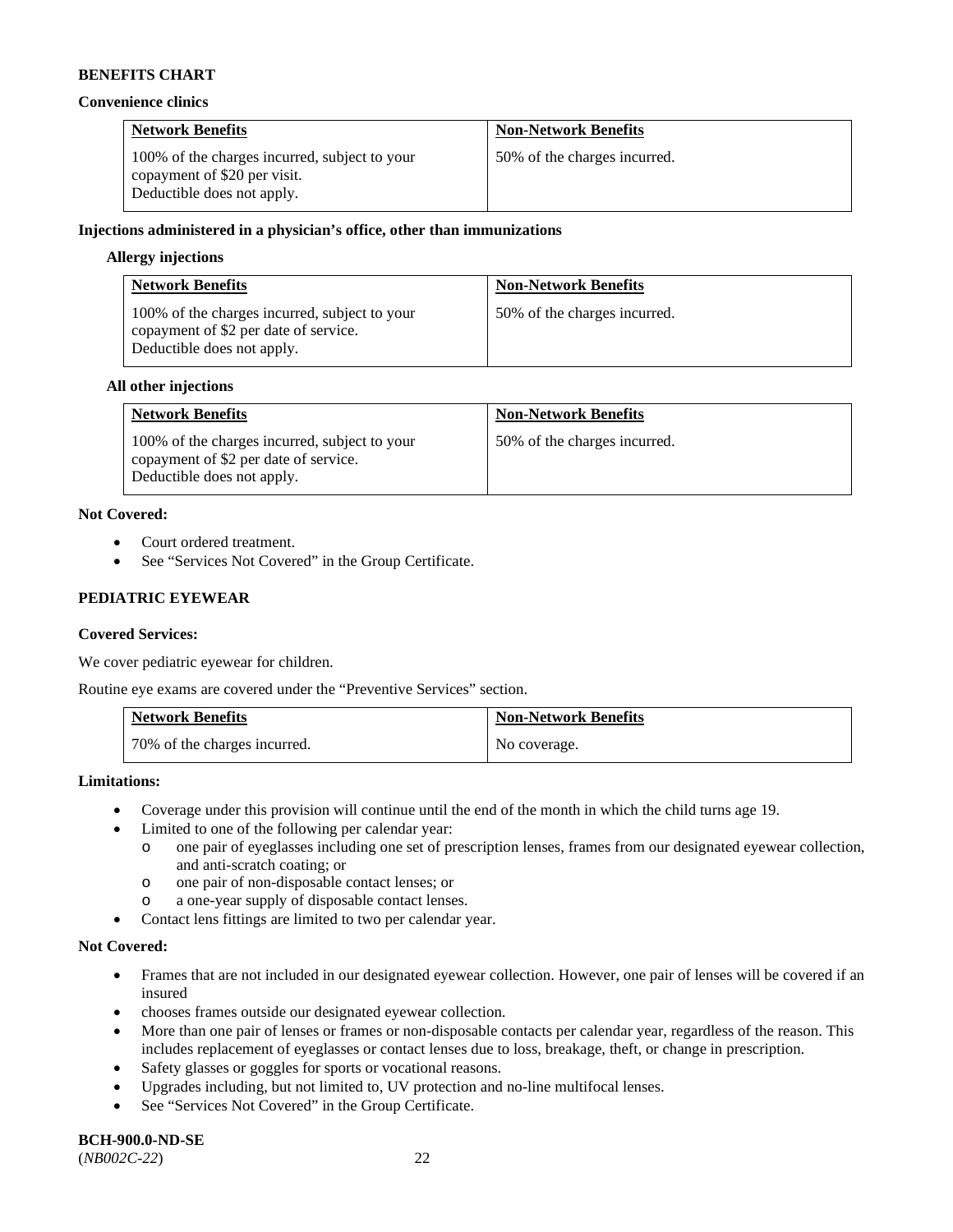# **PHYSICAL THERAPY, OCCUPATIONAL THERAPY AND SPEECH THERAPY**

### **Covered Services:**

We cover the following physical therapy, occupational therapy and speech therapy services:

- Medically necessary rehabilitative care to correct the effects of illness or injury.
- Habilitative care rendered for congenital, developmental or medical conditions which have significantly limited the successful initiation of normal speech and normal motor development.

Massage therapy which is performed in conjunction with other treatment/modalities by a physical or occupational therapist, is part of a prescribed treatment plan and is not billed separately is covered.

We cover services provided in a clinic. We also cover physical therapy provided in an outpatient hospital facility. To see the benefit level for inpatient hospital or skilled nursing facility services, see benefits under "Inpatient Hospital and Skilled Nursing Facility Services."

#### **Rehabilitative care**

| <b>Network Benefits</b>                                                                                     | <b>Non-Network Benefits</b>  |
|-------------------------------------------------------------------------------------------------------------|------------------------------|
| 100% of the charges incurred, subject to your<br>copayment of \$45 per visit.<br>Deductible does not apply. | 50% of the charges incurred. |

#### **Maximum Visits**

- Physical Therapy is limited to 30 visits per calendar year.
- Occupational Therapy is limited to 30 visits per calendar year.
- Speech Therapy is limited to 30 visits per calendar year.

#### **Habilitative care**

| <b>Network Benefits</b>                                                                                     | <b>Non-Network Benefits</b>  |
|-------------------------------------------------------------------------------------------------------------|------------------------------|
| 100% of the charges incurred, subject to your<br>copayment of \$45 per visit.<br>Deductible does not apply. | 50% of the charges incurred. |

### **Maximum Visits**

- Physical Therapy is limited to 30 visits per calendar year.
- Occupational Therapy is limited to 30 visits per calendar year.
- Speech Therapy is limited to 30 visits per calendar year.

#### **Not Covered:**

- Massage therapy for the purpose of comfort or convenience of the insured.
- See "Services Not Covered" in the Group Certificate.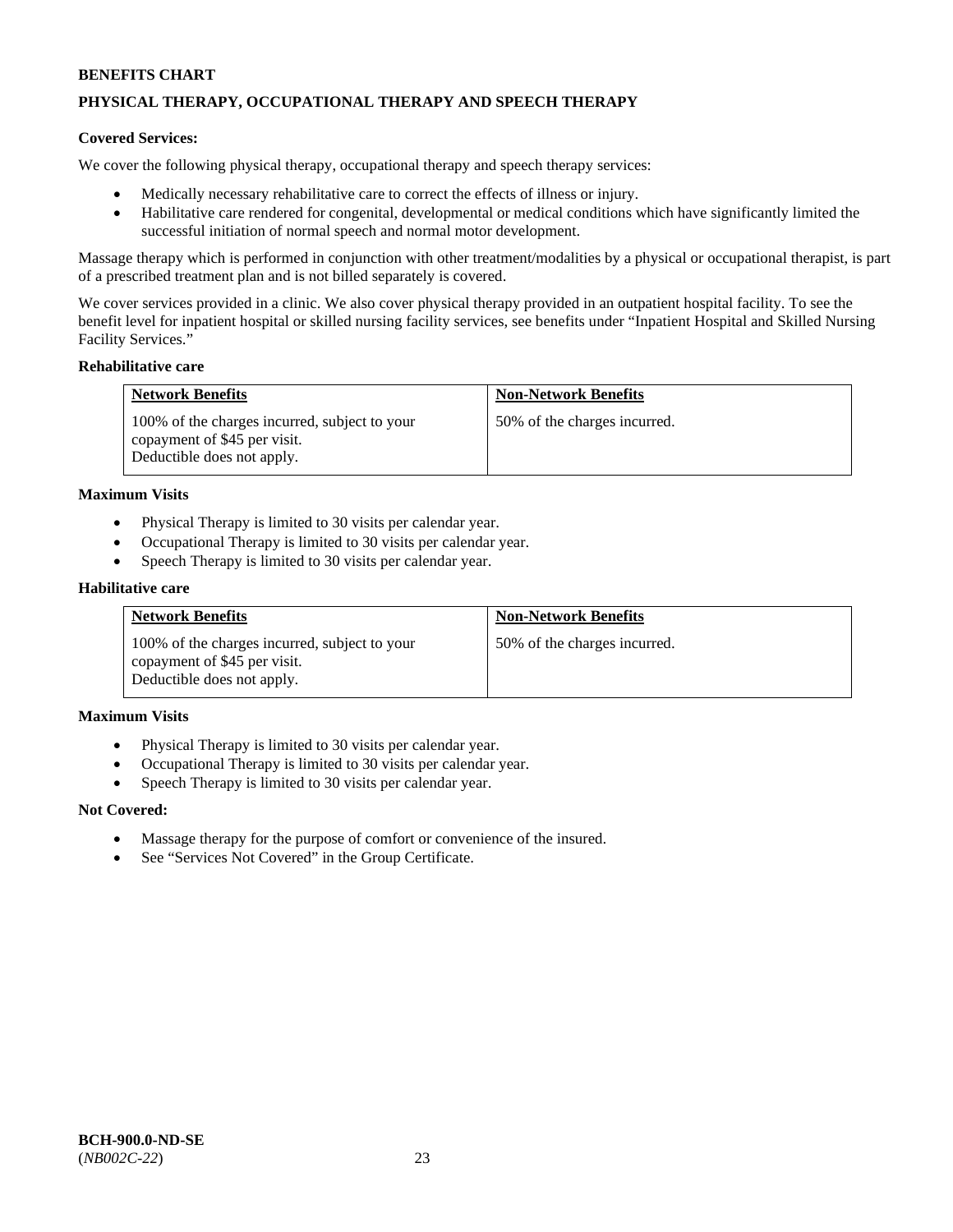# **PRE-DIABETES DISEASE MANAGEMENT PROGRAM**

# **Covered Services:**

If you meet our criteria for coverage, you may qualify for the Pre-diabetes Disease Management Program through Omada Health. The program covers group health coaching which focuses on weight loss, exercise, behavior modification and health education at select locations determined by the plan.

| Network Benefits                                            | <b>Non-Network Benefits</b> |
|-------------------------------------------------------------|-----------------------------|
| 100% of the charges incurred.<br>Deductible does not apply. | Not applicable.             |

### **Not Covered:**

See "Services Not Covered" in the Group Certificate.

# **PRESCRIPTION DRUG SERVICES**

# **Covered Services:**

We cover prescription drugs and medications, which can be self-administered or are administered in a physician's office. We cover off-label use of formulary drugs to treat cancer if the drug is recognized for the treatment of cancer in an authoritative compendia used by the Medicare program and when an appropriate level of evidence or medical necessity is met.

### **For Network benefits, drugs and medications must be obtained at a Network Pharmacy.**

### **If a copayment is required, you must pay one copayment for each 31-day supply, or portion thereof unless otherwise indicated below.**

### **Outpatient drugs (except as specified below)**

| <b>Network Benefits</b>                                                                                      | <b>Non-Network Benefits</b>  |
|--------------------------------------------------------------------------------------------------------------|------------------------------|
| 100% of the charges incurred, subject to your<br>copayment of \$5 for generic low cost formulary<br>drugs.   | 50% of the charges incurred. |
| 100% of the charges incurred, subject to your<br>copayment of \$25 for generic high cost formulary<br>drugs. |                              |
| 100% of the charges incurred, subject to your<br>copayment of \$60 for brand name formulary drugs.           |                              |
| In no event will your cost for a formulary insulin<br>drug exceed \$25.                                      |                              |
| Non-formulary drugs are covered at 100% of the<br>charges incurred, subject to your copayment of<br>\$150.   |                              |
| Deductible does not apply.                                                                                   |                              |

#### **Mail order drugs**

| <b>Network Benefits</b>                                                                                                                                                          | <b>Non-Network Benefits</b>                                                       |
|----------------------------------------------------------------------------------------------------------------------------------------------------------------------------------|-----------------------------------------------------------------------------------|
| For your convenience, you may also get up to a 93-<br>day supply of outpatient prescription drugs that can<br>be self-administered through the designated mail<br>order service. | Mail order drugs are only available through the<br>designated mail order service. |
| Specialty Drugs are not available through the mail<br>order service.                                                                                                             |                                                                                   |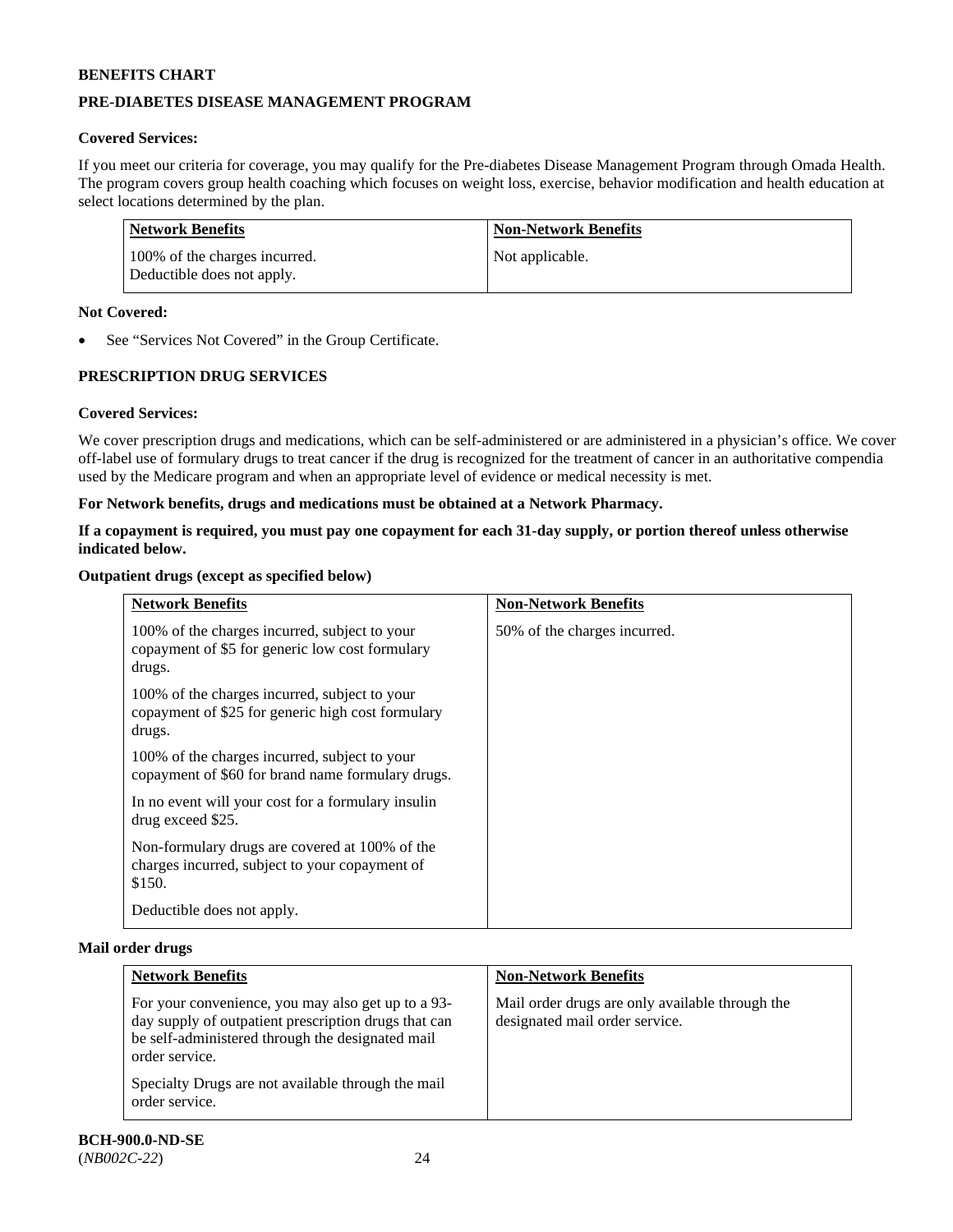#### **Specialty drugs that are self-administered**

| <b>Network Benefits</b>                                    | <b>Non-Network Benefits</b> |
|------------------------------------------------------------|-----------------------------|
| 80% of the charges incurred.<br>Deductible does not apply. | No coverage.                |

For Network Benefits, Specialty Drugs are limited to drugs on the specialty drug list and must be obtained from a designated vendor.

### **Drugs for the treatment of growth deficiency**

| <b>Network Benefits</b>                                    | <b>Non-Network Benefits</b>  |
|------------------------------------------------------------|------------------------------|
| 80% of the charges incurred.<br>Deductible does not apply. | 50% of the charges incurred. |

For Network Benefits, Growth Deficiency Drugs are limited to drugs on the specialty drug list and must be obtained from a designated vendor.

### **Tobacco cessation drugs are covered for all FDA-approved tobacco cessation drugs (including over-the-counter drugs) for a minimum of 90 days**

| <b>Network Benefits</b>                                     | <b>Non-Network Benefits</b>  |
|-------------------------------------------------------------|------------------------------|
| 100% of the charges incurred.<br>Deductible does not apply. | 50% of the charges incurred. |

### **Contraceptive drugs**

| <b>Network Benefits</b>                                                                                                                                            | <b>Non-Network Benefits</b>  |
|--------------------------------------------------------------------------------------------------------------------------------------------------------------------|------------------------------|
| 100% of the charges incurred for formulary drugs.<br>Deductible does not apply.                                                                                    | 50% of the charges incurred. |
| If a physician requests that a non-formulary<br>contraceptive drug be dispensed as written, the drug<br>will be covered at 100%, not subject to the<br>deductible. |                              |

**ACA preventive medications.** We cover preventive medications currently recommended by USPSTF with an A or B rating if they are prescribed by your medical provider and they are listed on our Commercial ACA Preventive Drug List. Preventive medications are subject to periodic review and modification. Changes would be effective in accordance with the federal rules and reflected in our current medical coverage criteria for preventive care services.

| <b>Network Benefits</b>                                     | <b>Non-Network Benefits</b>  |
|-------------------------------------------------------------|------------------------------|
| 100% of the charges incurred.<br>Deductible does not apply. | 50% of the charges incurred. |

#### **Limitations:**

- Certain drugs may require prior authorization as indicated on the formulary. HealthPartners may require prior authorization for the drug and also the site where the drug will be provided. Certain drugs are subject to our utilization review process and quantity limits as indicated on our formulary.
- Certain non-formulary drugs require prior authorization. In addition, certain drugs may be subject to any quantity limits applied as part of our trial program. The trial drug program applies to new prescriptions for certain drugs which have high toxicity, low tolerance, high costs and/or high potential for waste. Trial drugs are indicated on the formulary and/or the Specialty Drug List. Your first fill of a trial drug may be limited to less than a month supply. If the drug is well tolerated and effective, you will receive the remainder of your first month supply.
- If an insured requests a brand name drug when there is a generic equivalent, the brand name drug will be covered up to the charge that would apply to the generic drug, minus any required copayment. If a physician requests that a brand name drug be dispensed as written, the drug will be paid at the non-formulary benefit.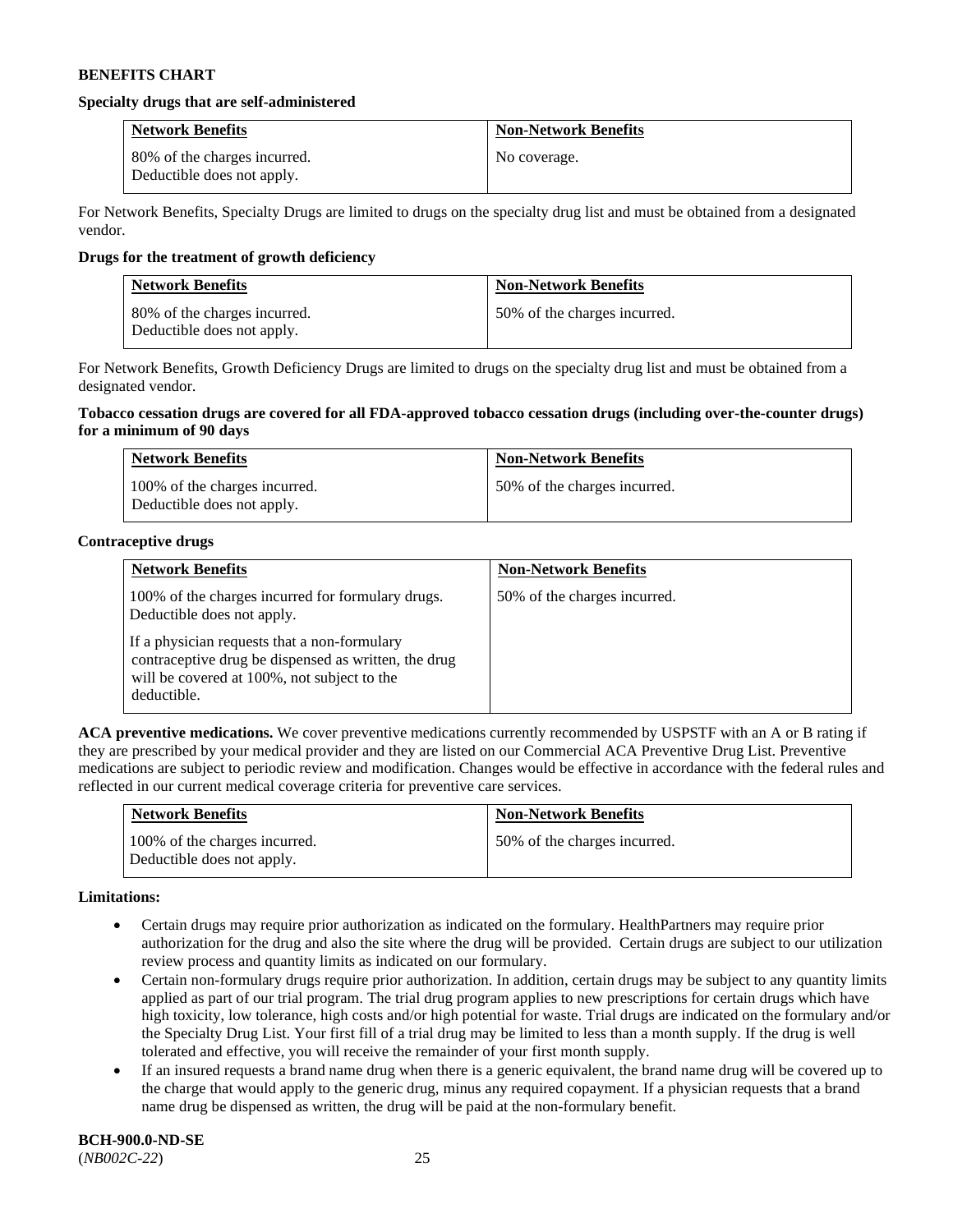- We may require insureds to try over-the-counter (OTC) drug alternatives before approving more costly formulary prescription drugs.
- Unless otherwise specified in the Prescription Drug Services section, you may receive up to a 31-day supply per prescription.
- New prescriptions to treat certain chronic conditions are limited to a 31-day supply.
- No more than a 31-day supply of Specialty Drugs will be covered and dispensed at a time unless it is a manufacturer supplied drug that cannot be split that supplies the insured with more than a 31 day supply.

# **Not Covered:**

- Replacement of prescription drugs, medications, equipment and supplies due to loss, damage or theft.
- Nonprescription (over the counter) drugs or medications, including, but not limited to, vitamins, supplements, homeopathic remedies, and non-FDA approved drugs, unless listed on the formulary and prescribed by a physician or legally authorized health care provider under applicable state and federal law. In addition, if the Insured obtains a prescription, this exclusion does not include aspirin to prevent cardiovascular disease for men and women of certain ages; folic acid supplements for women who may become pregnant; fluoride chemoprevention supplements for children without fluoride in their water source; and iron supplements for children age 6-12 months who are at risk for anemia.
- All drugs used for the treatment of sexual dysfunction.
- Fertility drugs.
- Medical cannabis.
- Drugs on the Excluded Drug List. The Excluded Drug List includes select drugs within a therapy class that are not eligible for coverage. This includes drugs that may be excluded for certain indications. The Excluded Drug List is available at [healthpartners.com.](http://www.healthpartners.com/)
- Drugs that are newly approved by the FDA until they are reviewed and approved by HealthPartners Pharmacy and Therapeutics Committee.
- Medical devices approved by the FDA will not be covered under the Prescription Drug Services section unless they are on our formulary. Covered medical devices are generally submitted and reimbursed under your medical benefits.
- See "Services Not Covered" in the Group Certificate.

# **PREVENTIVE SERVICES**

# **Applicable Definitions:**

**Routine Preventive Services** are routine healthcare services that include screenings, check-ups and counseling to prevent illness, disease or other health problems before symptoms occur.

**Diagnostic Services** are services to help a provider understand your symptoms, diagnose illness and decide what treatment may be needed. They may be the same services that are listed as preventive services, but they are being used as diagnostic services. Your provider will determine if these services are preventive or diagnostic. These services are not preventive if received as part of a visit to diagnose, manage or maintain an acute or chronic medical condition, illness or injury. When that occurs, unless indicated below, standard deductibles, copayments or coinsurance apply.

# **Covered Services:**

We cover preventive services that meet any of the requirements under the Affordable Care Act (ACA) shown in the bulleted items below. These preventive services are covered at 100% under the network benefits with no deductible, copayments or coinsurance. If a preventive service is not required by the ACA and it is covered at a lower benefit level or if a group qualifies for an exemption or accommodation for certain benefits under the ACA, it will be specified below. Preventive benefits mandated under the ACA are subject to periodic review and modification. Changes would be effective in accordance with the federal rules. Preventive services mandated by the ACA include:

- Evidence-based items or services that have in effect a rating of A or B in the current recommendations of the United States Preventive Services Task Force with respect to the individual;
- Immunizations for routine use in children, adolescents and adults that have in effect a recommendation from the Advisory Committee on Immunization Practices of the Centers for Disease Control and Prevention with respect to the individual;
- With respect to infants, children and adolescents, evidence-informed preventive care and screenings provided for in comprehensive guidelines supported by the Health Resources and Services Administration; and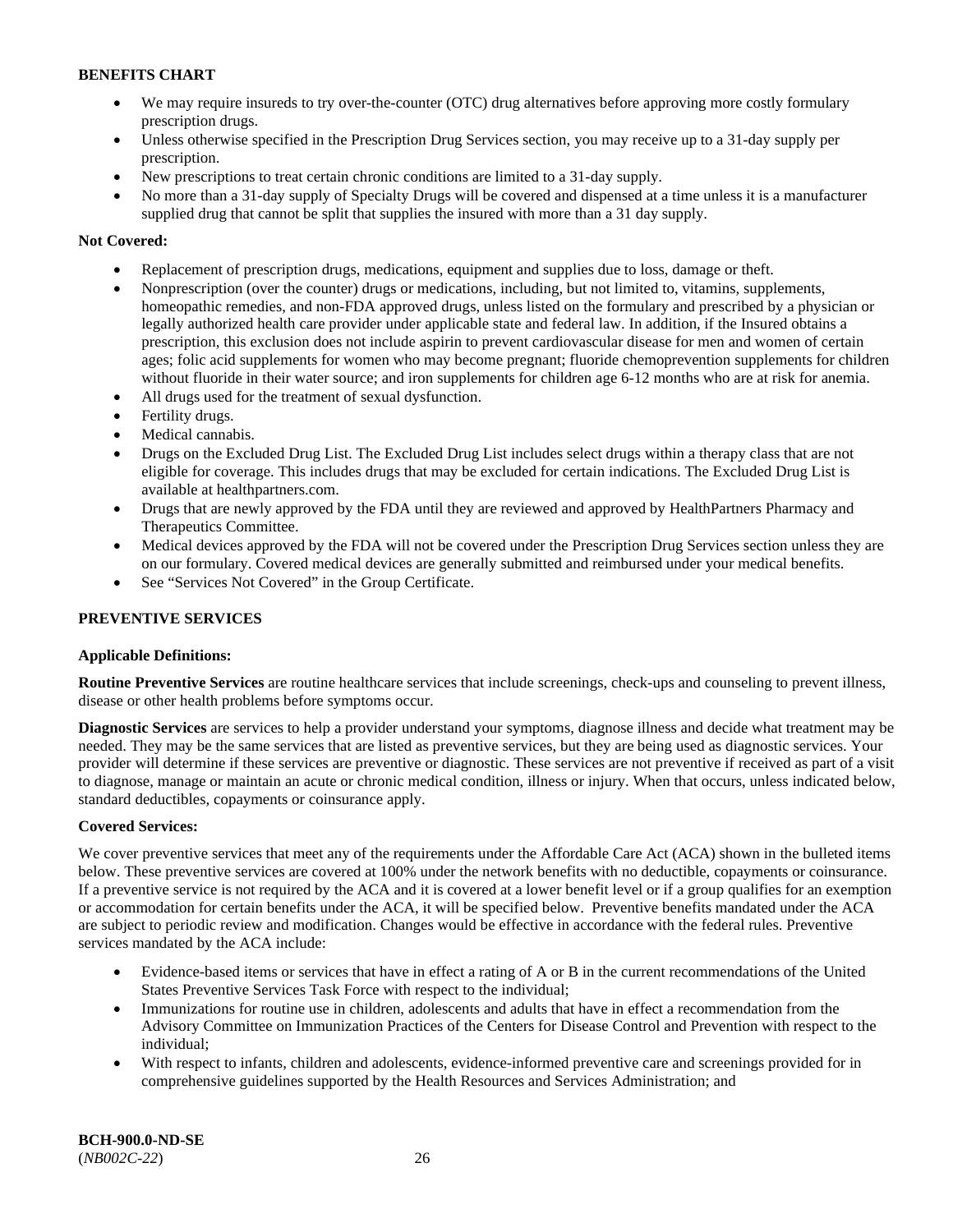• With respect to women, preventive care and screenings provided for in comprehensive guidelines supported by the Health Resources and Services Administration.

Covered services are based on established medical policies, which are subject to periodic review and modification by the medical or dental directors. These medical policies (medical coverage criteria) are available by calling Member Services, or logging on to your "*my*HealthPartners" account at [healthpartners.com.](http://www.healthpartners.com/) 

ACA and state mandated preventive services are covered as follows:

**Routine health exams and periodic health assessments.** A physician or health care provider will counsel you as to how often health assessments are needed based on age, sex and health status. This includes screening and counseling for tobacco use and all FDA approved tobacco cessation medications including over-the-counter drugs (as shown in the Prescription Drug Services section).

| <b>Network Benefits</b>                                     | <b>Non-Network Benefits</b>  |
|-------------------------------------------------------------|------------------------------|
| 100% of the charges incurred.<br>Deductible does not apply. | 50% of the charges incurred. |

**Child health supervision services.** This includes pediatric preventive services such as newborn screenings, appropriate immunizations, developmental assessments and laboratory services appropriate to the age of the child from birth to 72 months and appropriate immunizations to age 18.

| <b>Network Benefits</b>                                     | <b>Non-Network Benefits</b>  |
|-------------------------------------------------------------|------------------------------|
| 100% of the charges incurred.<br>Deductible does not apply. | 50% of the charges incurred. |

# **Routine prenatal care and exams**.

| <b>Network Benefits</b>                                     | <b>Non-Network Benefits</b>  |
|-------------------------------------------------------------|------------------------------|
| 100% of the charges incurred.<br>Deductible does not apply. | 50% of the charges incurred. |

**Routine postnatal care.** This includes health exams, assessments, education and counseling relating to the period immediately after childbirth.

| <b>Network Benefits</b>                                     | <b>Non-Network Benefits</b>  |
|-------------------------------------------------------------|------------------------------|
| 100% of the charges incurred.<br>Deductible does not apply. | 50% of the charges incurred. |

**Routine screening procedures for cancer.** This includes colorectal screening, digital rectal examinations, or other cancer screenings recommended by the USPSTF with an A or B rating. Women's preventive health services below describe additional routine screening procedures for cancer.

| <b>Network Benefits</b>                                     | <b>Non-Network Benefits</b>  |
|-------------------------------------------------------------|------------------------------|
| 100% of the charges incurred.<br>Deductible does not apply. | 50% of the charges incurred. |

**Professional voluntary family planning services.** This includes services to prevent or delay a pregnancy, including counseling and education. Services must be provided by a licensed provider.

| <b>Network Benefits</b>                                     | <b>Non-Network Benefits</b>  |
|-------------------------------------------------------------|------------------------------|
| 100% of the charges incurred.<br>Deductible does not apply. | 50% of the charges incurred. |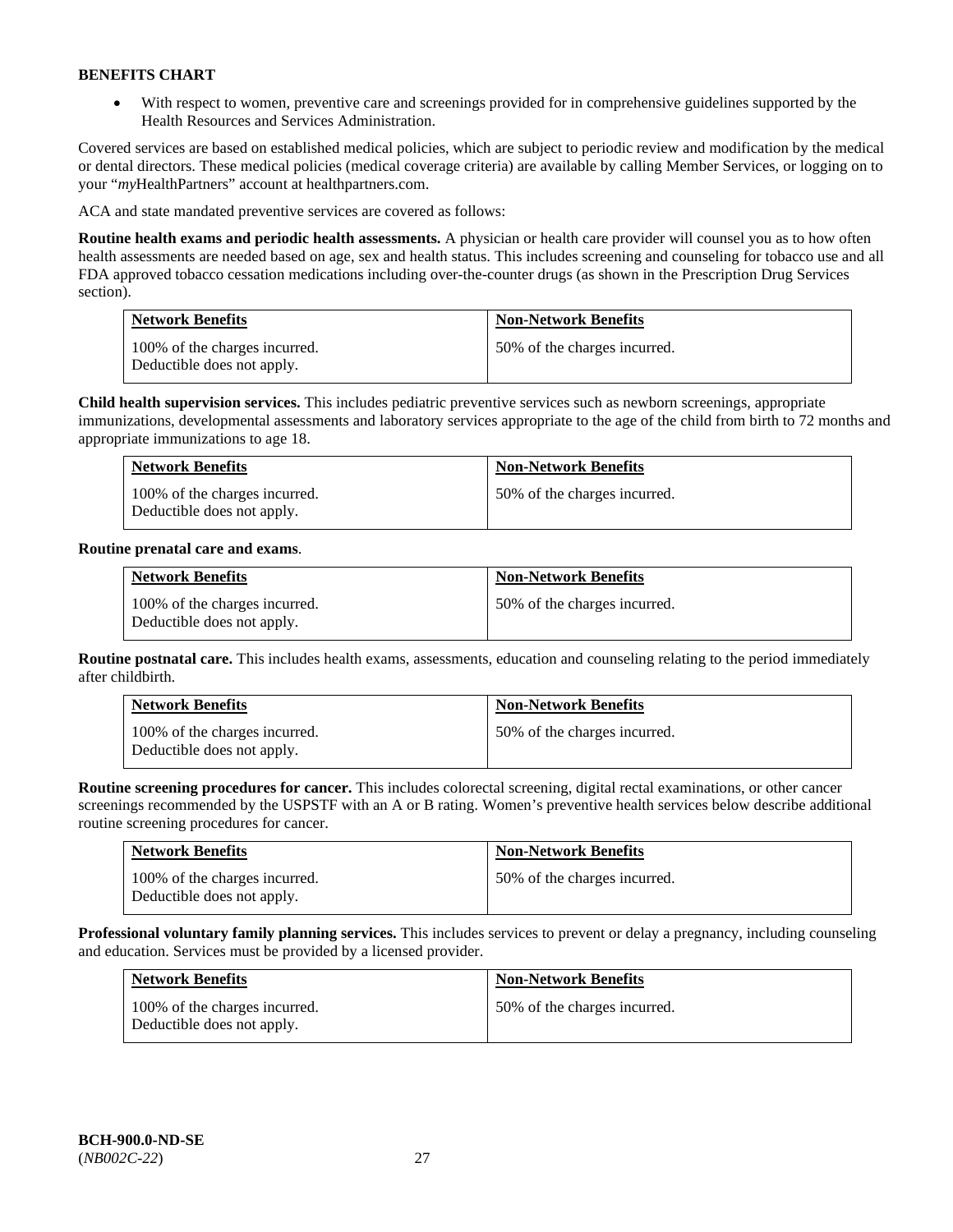#### **Adult immunizations**

| <b>Network Benefits</b>                                     | <b>Non-Network Benefits</b>  |
|-------------------------------------------------------------|------------------------------|
| 100% of the charges incurred.<br>Deductible does not apply. | 50% of the charges incurred. |

**Women's preventive health services.** This includes mammograms, screenings for cervical cancer (pap smears), breast pumps, human papillomavirus (HPV) testing, counseling for sexually transmitted infections, counseling and screening for human immunodeficiency virus (HIV), and all FDA approved contraceptive methods as prescribed by a doctor, sterilization procedures, education and counseling (see the "Prescription Drug Services" section for coverage of oral contraceptive drugs). For women whose family history is associated with an increased risk for BRCA1 or BRCA2 gene mutations, we cover genetic counseling and BRCA screening without cost sharing, if appropriate and as determined by a physician.

With respect to mammograms, we cover no less than the following:

- One baseline mammogram examination for each woman who is at least thirty-five but less than forty years of age.
- One mammogram examination every year, or more frequently if ordered by a physician, for each woman who is at least forty years of age.

| <b>Network Benefits</b>                                     | <b>Non-Network Benefits</b>  |
|-------------------------------------------------------------|------------------------------|
| 100% of the charges incurred.<br>Deductible does not apply. | 50% of the charges incurred. |

**Obesity screening and management.** We cover obesity screening and counseling for all ages during a routine preventive care exam. If you are age 18 or older and have a body mass index of 30 or more, we also cover intensive obesity management to help you lose weight. Your primary care doctor can coordinate these services.

| <b>Network Benefits</b>                                     | <b>Non-Network Benefits</b>  |
|-------------------------------------------------------------|------------------------------|
| 100% of the charges incurred.<br>Deductible does not apply. | 50% of the charges incurred. |

**In addition to any ACA or state mandated preventive services referenced above, we cover the following eligible services:**

#### **Routine eye and hearing exams**

| <b>Network Benefits</b>                                     | <b>Non-Network Benefits</b>  |
|-------------------------------------------------------------|------------------------------|
| 100% of the charges incurred.<br>Deductible does not apply. | 50% of the charges incurred. |

**Ovarian cancer surveillance tests for women who are at risk.** "At risk for ovarian cancer" means (1) having a family history that includes any of the following: one or more first-degree or second-degree relatives with ovarian cancer, clusters of female relatives with breast cancer or nonpolyposis colorectal cancer; or (2) testing positive for BRCA1 or BRCA2 mutations. "Surveillance tests for ovarian cancer" means annual screening using: CA-125 serum tumor marker testing, transvaginal ultrasound, pelvic examination or other proven ovarian cancer screening tests currently being evaluated by the federal Food and Drug Administration or by the National Cancer Institute.

| <b>Network Benefits</b>                         | <b>Non-Network Benefits</b>                      |
|-------------------------------------------------|--------------------------------------------------|
| Coverage level is same as corresponding Network | Coverage level is same as corresponding Non-     |
| Benefit, depending on type of service provided, | Network Benefit, depending on type of service    |
| such as Diagnostic Imaging Services, Laboratory | provided, such as Diagnostic Imaging Services,   |
| Services Office Visits for Illness or Injury or | Laboratory Services Office Visits for Illness or |
| Preventive Services.                            | Injury or Preventive Services.                   |

**Limitations:**

• Services are not preventive if received as part of a visit to diagnose, manage or maintain an acute or chronic medical condition, illness or injury. When that occurs, unless otherwise indicated above, standard deductibles, copayments or coinsurance apply.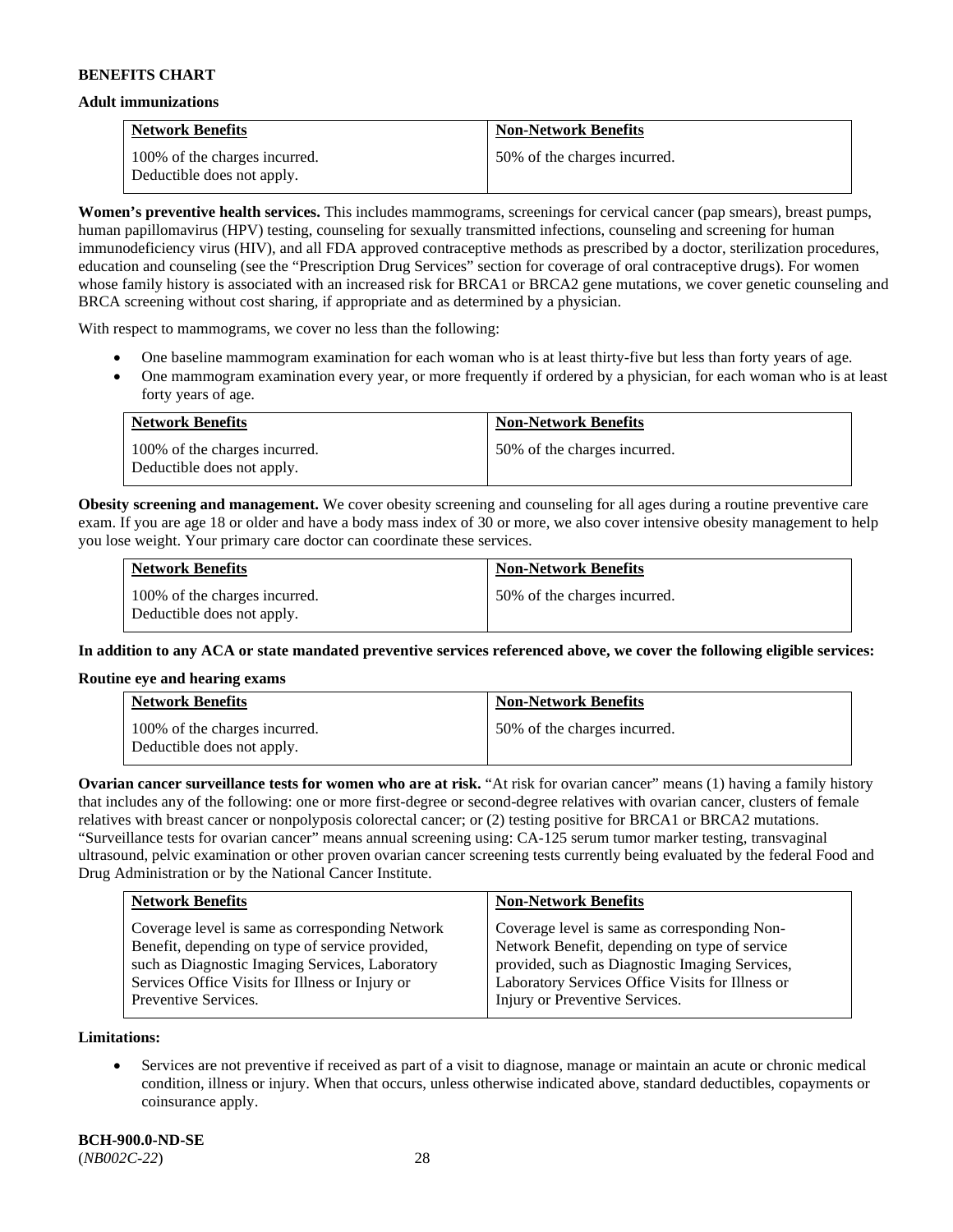# **Not Covered:**

• See "Services Not Covered" in the Group Certificate.

# **TELEHEALTH/TELEMEDICINE SERVICES**

# **Definitions:**

**Telehealth, Telemedicine, or Virtual Care.** This is a means of communication between a health care professional and a patient. This includes the use of secure electronic information, imaging, and communication technologies, including:

- interactive audio or audio-video
- interactive audio with store-and-forward technology
- chat-based and email-based systems
- physician-to-physician consultation
- patient education
- data transmission
- data interpretation
- digital diagnostics (algorithm-enabled diagnostic support)
- digital therapeutics (the use of personal health devices and sensors, either alone or in combination with conventional drug
- therapies, for disease prevention and management)

# Services can be delivered:

Synchronously: the patient and health care professional are engaging with one another at the same time; or

Asynchronously: the patient and health care professional engage with each other at different points in time.

**Telephone Visits.** Live, synchronous, interactive encounters over the telephone between a patient and a healthcare provider.

**E-visit or chat-based visits.** Asynchronous online or mobile app encounters to discuss a patient's personal health information, vital signs, and other physiologic data or diagnostic images. The healthcare provider reviews and delivers a consultation, diagnosis, prescription or treatment plan after reviewing the patient's visit information.

**Virtuwell®.** This is an online service for you to receive a diagnosis and treatment for certain conditions, such as a cold, flu, ear pain and sinus infections. You may access the Virtuwell website at [virtuwell.com.](https://www.virtuwell.com/)

**Video Visits.** Live, synchronous, interactive encounters using secure web-based video between a patient and a healthcare provider.

# **Covered Services:**

The Plan covers the following methods of receiving care for services that would be eligible under the Plan if the service were provided in person.

# **Scheduled telephone visits**

| <b>Network Benefits</b>                                                                                     | <b>Non-Network Benefits</b>  |
|-------------------------------------------------------------------------------------------------------------|------------------------------|
| 100% of the charges incurred, subject to your<br>copayment of \$20 per visit.<br>Deductible does not apply. | 50% of the charges incurred. |

# **E-visits**

# **Access to online care through Virtuwell at [virtuwell.com](https://www.virtuwell.com/)**

| <b>Network Benefits</b>                                     | <b>Non-Network Benefits</b> |
|-------------------------------------------------------------|-----------------------------|
| 100% of the charges incurred.<br>Deductible does not apply. | Not applicable.             |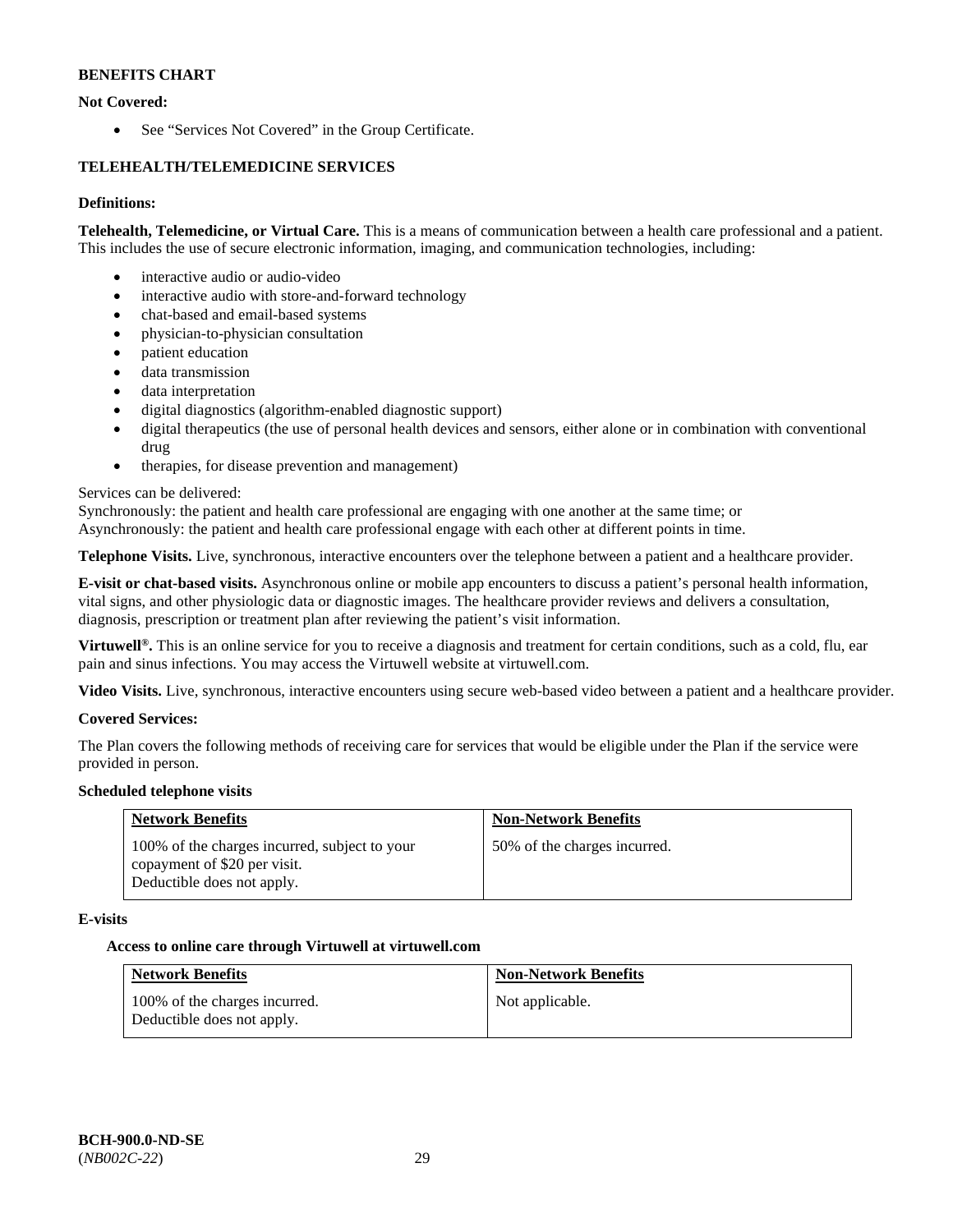#### **All other E-visits**

| <b>Network Benefits</b>                                                                                     | <b>Non-Network Benefits</b>  |
|-------------------------------------------------------------------------------------------------------------|------------------------------|
| 100% of the charges incurred, subject to your<br>copayment of \$20 per visit.<br>Deductible does not apply. | 50% of the charges incurred. |

#### **Video visits**

| <b>Network Benefits</b>                                | <b>Non-Network Benefits</b>                            |
|--------------------------------------------------------|--------------------------------------------------------|
| Coverage level is same as corresponding Network        | Coverage level is same as corresponding Non-           |
| Benefits, depending on type of service provided        | Network Benefits, depending on type of service         |
| such as Office Visits for Illness or Injury, Inpatient | provided, such as Office Visits for Illness or Injury, |
| or Outpatient Hospital Services.                       | Inpatient or Outpatient Hospital Services.             |

### **Not Covered:**

• See "Services Not Covered" in the Group Certificate.

# **TRANSPLANT SERVICES**

### **Applicable Definitions:**

**Autologous.** This is when the source of cells is from the individual's own marrow or stem cells.

**Allogeneic.** This is when the source of cells is from a related or unrelated donor's marrow or stem cells.

**Autologous Bone Marrow Transplant.** This is when the bone marrow is harvested from the individual and stored. The patient undergoes treatment which includes tumor ablation with high-dose chemotherapy and/or radiation. The bone marrow is reinfused (transplanted).

**Allogeneic Bone Marrow Transplant.** This is when the bone marrow is harvested from the related or unrelated donor and stored. The patient undergoes treatment which includes tumor ablation with high-dose chemotherapy and/or radiation. The bone marrow is reinfused (transplanted).

**Autologous/Allogeneic Stem Cell Support.** This is a treatment process that includes stem cell harvest from either bone marrow or peripheral blood, tumor ablation with high-dose chemotherapy and/or radiation, stem cell reinfusion, and related care. Autologous/allogeneic bone marrow transplantation and high dose chemotherapy with peripheral stem cell rescue/support are considered to be autologous/allogeneic stem cell support.

**Designated Transplant Center.** This is any health care provider, group or association of health care providers designated by us to provide services, supplies or drugs for specified transplants for our insureds.

**Transplant Services.** This is transplantation (including retransplants) of the human organs or tissue listed below, including all related post-surgical treatment, follow-up care and drugs and multiple transplants for a related cause. Transplant services do not include other organ or tissue transplants or surgical implantation of mechanical devices functioning as a human organ, except surgical implantation of an FDA approved Ventricular Assist Device (VAD) or total artificial heart, functioning as a temporary bridge to heart transplantation.

# **Prior authorization is required prior to consultation to support coordination of care and benefits.**

# **Covered Services:**

We cover eligible transplant services (as defined above) while you are covered under this Certificate. Transplants that will be considered for coverage are limited to the following:

- Kidney transplants for end-stage disease.
- Cornea transplants for end-stage disease.
- Heart transplants for end-stage disease.
- Lung transplants or heart/lung transplants for: (1) primary pulmonary hypertension; (2) Eisenmenger's syndrome; (3) end-stage pulmonary fibrosis; (4) alpha 1 antitrypsin disease; (5) cystic fibrosis; and (6) emphysema.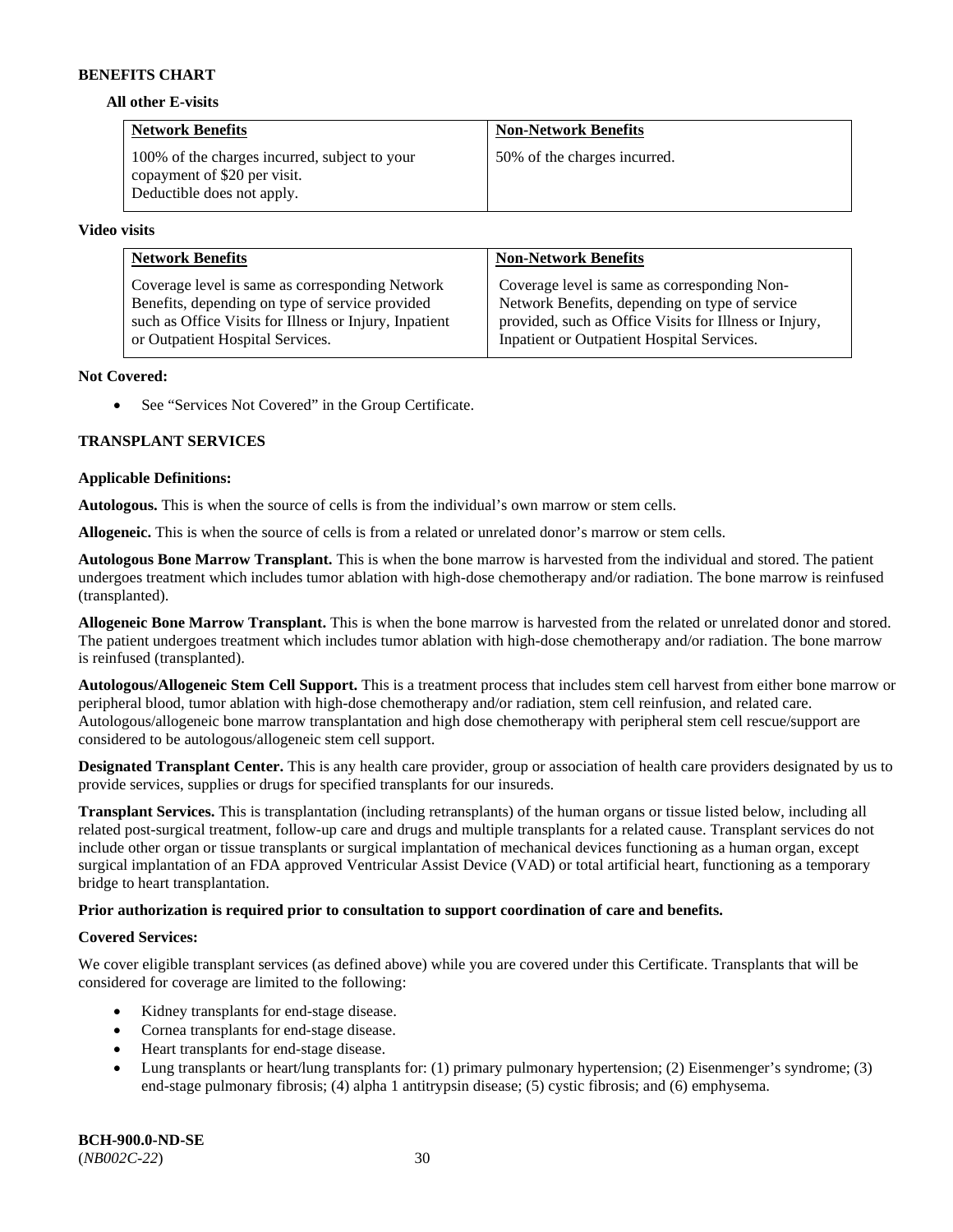- Liver transplants for: (1) biliary atresia in children; (2) primary biliary cirrhosis; (3) post-acute viral infection (including hepatitis A, hepatitis B antigen e negative and hepatitis C) causing acute atrophy or post-necrotic cirrhosis; (4) primary sclerosing cholangitis; (5) alcoholic cirrhosis; and (6) hepatocellular carcinoma.
- Allogeneic bone marrow transplants or peripheral stem cell support associated with high dose chemotherapy for: (1) acute myelogenous leukemia; (2) acute lymphocytic leukemia; (3) chronic myelogenous leukemia; (4) severe combined immunodeficiency disease; (5) Wiskott-Aldrich syndrome; (6) aplastic anemia; (7) sickle cell anemia; (8) non-relapsed or relapsed non-Hodgkin's lymphoma; (9) multiple myeloma; and (10) testicular cancer.
- Autologous bone marrow transplants or peripheral stem cell support associated with high-dose chemotherapy for: (1) acute leukemias; (2) non-Hodgkin's lymphoma; (3) Hodgkin's disease; (4) Burkitt's lymphoma; (5) neuroblastoma; (6) multiple myeloma; (7) chronic myelogenous leukemia; and (8) non-relapsed non-Hodgkin's lymphoma.
- Pancreas transplants for simultaneous pancreas-kidney transplants for diabetes, pancreas after kidney, living related segmental simultaneous pancreas kidney transplantation and pancreas transplant alone.

To receive Network Benefits, charges for transplant services must be incurred at a Designated Transplant Center.

The transplant-related treatment provided, including expenses incurred for directly related donor services, shall be subject to and in accordance with the provisions, limitations, maximum and other terms of this Benefits Chart.

Medical and hospital expenses of the donor are covered only when the recipient is an insured and the transplant and directly related donor expenses have been prior authorized for coverage. Treatment of medical complications that may occur to the donor are not covered. Donors are not considered insureds, and are therefore not eligible for the rights afforded to insureds under the Group Certificate.

The list of eligible transplant services and coverage determinations are based on established medical policies, which are subject to periodic review and modifications by the medical director.

| <b>Network Benefits</b>                          | <b>Non-Network Benefits</b>                             |
|--------------------------------------------------|---------------------------------------------------------|
| See Network Inpatient Hospital Services benefit. | See Non-Network Inpatient Hospital Services<br>benefit. |

# **Transplant travel benefit for Network Benefits**

We may provide travel and lodging when an insured needs a transplant and a designated transplant center is greater than 100 miles from the insured's primary residence.

This benefit is subject to our medical policies (medical coverage criteria). Coverage criteria are available by calling Member Services, or logging on to your "*my*HealthPartners" account a[t healthpartners.com.](http://healthpartners.com/)

When submitting receipts for travel and lodging, the insured will need to attach a letter explaining that the receipts are in conjunction with an authorized organ or bone marrow transplant and include the recipient's name and member ID number or complete a Lodging and Travel Claim form with the receipts.

| <b>Network Benefits</b>                                                                                                                                                                                                                                  | <b>Non-Network Benefits</b> |
|----------------------------------------------------------------------------------------------------------------------------------------------------------------------------------------------------------------------------------------------------------|-----------------------------|
| Transplant travel benefits are covered under the<br>Network transplant services benefit.                                                                                                                                                                 | No coverage.                |
| Expenses for travel and lodging for the insured (the<br>transplant recipient) and one adult companion, or up<br>to two companions for a transplant recipient that is a<br>minor dependent, may be covered up to a maximum<br>of \$10,000 per transplant. |                             |
| Lodging coverage is limited to \$100 per day.                                                                                                                                                                                                            |                             |

# **Not Covered:**

- We consider the following transplants to be investigative and do not cover them: surgical implantation of mechanical devices functioning as a permanent substitute for human organ, non-human organ implants and/or transplants and other transplants not specifically listed in this Benefits Chart.
- See "Services Not Covered" in the Group Certificate.